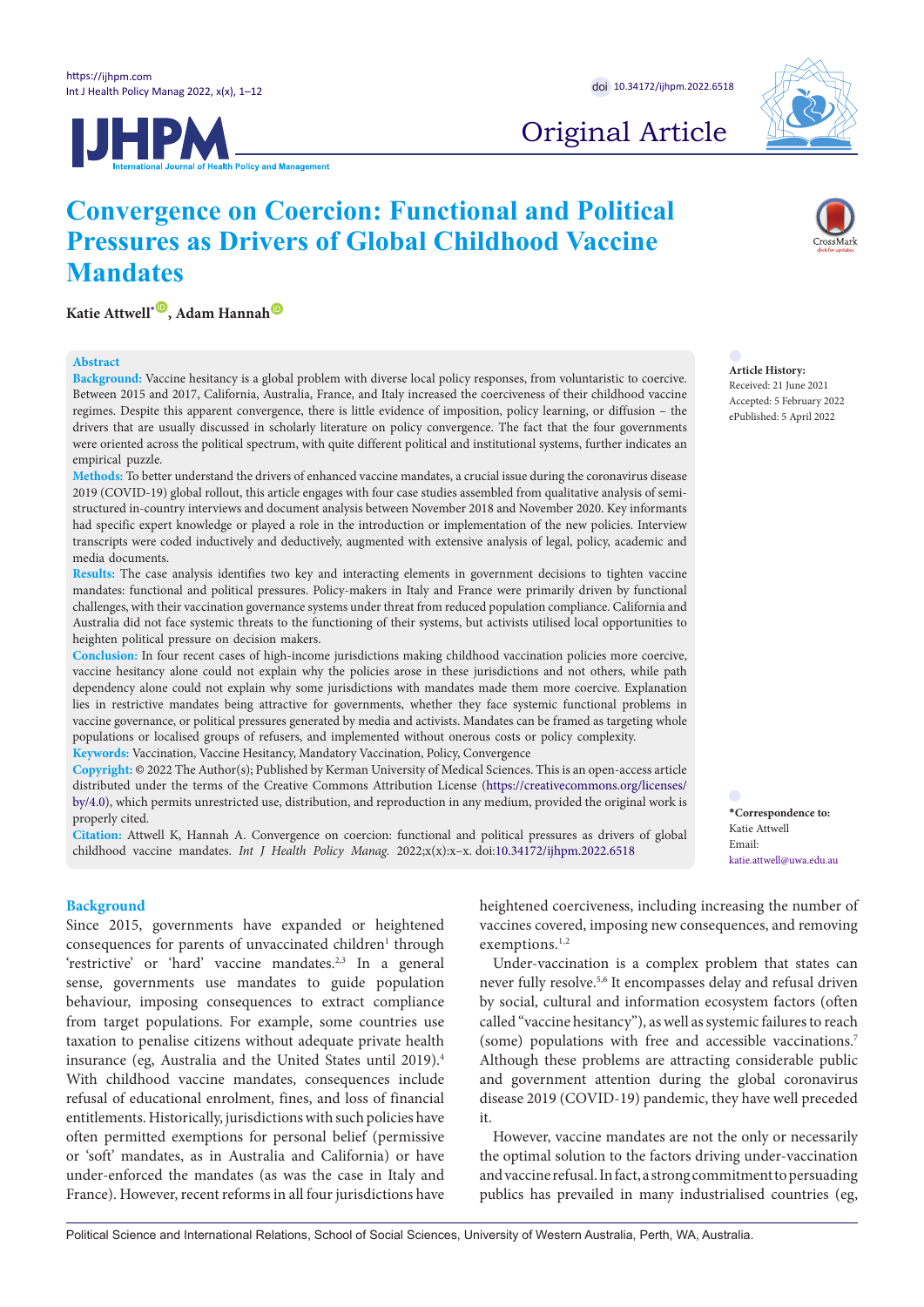## **Key Messages**

#### **Implications for policy makers**

- Vaccination policy does not always respond to objective epidemic risks and is influenced by systemic and public opinion factors.
- Policy-makers can understand the problem factors sitting behind instrument choices in vaccination policy and assess whether they are more functional or more political.
- Policy-makers can understand the drivers towards more mandatory policies (even when they may prefer something more voluntary).
- Policy-makers can assess the importance of other institutions: eg, courts and media, in undermining the functionality or generating political problems within vaccination systems.
- Policy-makers should not be complacent about vaccine uptake (eg, France and Italy) as the problem then becomes harder to deal with.

#### **Implications for the public**

Vaccination policies may be regarded as responses to objective epidemic risk. However, this research demonstrates that mandatory vaccination policies can arise from a range of drivers because they are attractive for governments facing pressure to respond to lower-than-expected levels of vaccine uptake. For individuals who are wary of coercive policies, this article may serve as a warning to 'be careful what you wish for.' Voluntary vaccine uptake needs to be high to weather political pressures towards coercion – and the Australian case shows this may still not be sufficient. Many vaccination experts believe voluntaristic measures are the most appropriate methods for reaching parents of unvaccinated children. However, in the cases examined – Australia, California, France, and Italy – governments responded to pressures by dialling up consequences for those who had not fully vaccinated their children.

Austria,<sup>8</sup> the United Kingdom<sup>9</sup>), with targeted persuasive communications<sup>10</sup> or mandatory informed declinations (ie, counselling or education before an exception is granted)<sup>11,12</sup> sometimes preferred to coercive policies.<sup>13</sup> Given the various policy instruments available to governments for improving vaccination rates, the recent convergence on more coercive approaches in Australia, California, Italy and France presents an empirical puzzle. This puzzle is especially of interest given the apparent absence of the usual drivers of convergence identified by scholars of public policy.<sup>14</sup>

Convergence refers to the "growing similarity of policies over time," and is evaluated by the *degree* of similarity, the *direction* of change (eg, increasing or decreasing regulation) and the *scope* (ie, the number of countries or jurisdictions).<sup>14</sup> In this paper, we seek to explain why four jurisdictions shifted their childhood vaccine mandates in a more coercive direction at roughly the same time.

Policy scholars have identified several main drivers of convergence. It may be imposed via international agreements or laws; governments may learn from others who have already acted; or policies may diffuse through global networks and epistemic communities.15 For example, hospital finance reforms diffused throughout the Organisation for Economic Co-operation and Development in response to rising public health expenditure.<sup>16</sup>

However, there is little evidence of recent convergence on restrictive childhood vaccine mandates resulting from imposition, learning or diffusion. Leading international nongovernment organisations remain agnostic $17$  or opposed.<sup>18</sup> Childhood vaccine mandates also lack the support of global vaccination networks<sup>19</sup> and communities of practice.<sup>20</sup> Some governments are aware of other jurisdictions' policies, but at the time of this study there was little evidence of governments systematically analysing or adapting external models for local practice (although such policy importation is now far more common for COVID-19 pandemic vaccinations). Nor was attention paid to long-standing mandatory childhood vaccination policies in former Union of Soviet Socialist Republics satellites and the Global South.21 Notably, the jurisdictions studied in this paper changed their policies in such quick succession that there was little opportunity to learn from each other. Despite some coordination between different levels of government *within* some of these countries, the fact that four disparate jurisdictions made their mandatory vaccination policies more coercive than previously, without any apparent coordination *between* them, requires explanation.

One further possibility is that governments experiencing 'parallel problem pressure' independently chose similar responses.14 This fits the assumption that vaccination policies respond to objective epidemic risk and are adjusted accordingly, with declining vaccine coverage rates or outbreaks of disease provoking a turn to coercion. However, the notion that governments are primarily responsive to objective epidemic risk does not appear to fit the empirical evidence. In fact, diverse local factors appear to have prompted governments to increase the degree of coerciveness of existing mandates<sup>1</sup> including disease outbreaks<sup>22</sup> but also court decisions<sup>23</sup> and community mobilisation.<sup>24</sup>

Might the parallel problem pressure instead be policymakers' sensitivity to vaccine hesitancy? Certainly, vaccine hesitancy has been understood to be a global problem for over a decade, and was named as one of the World Health Organization's (WHO's) top 10 threats in 2019.25 That vaccine hesitancy is an issue in multiple jurisdictions does not, however, explain why it manifests through such different local drivers, nor why in other settings it produces no coercive policy changes at all.<sup>13,26</sup> The fact that governments introducing restrictive mandates are oriented across the political spectrum, and participate in quite different political and institutional systems (from highly centralised to more regionalised or federalist), further indicates that mandate adoption derives from local pressures. Here, we argue that the missing link lies in the specific kinds of problems that motivate governments to act.

The policy problems governments face have both functional and political dimensions. The functional dimension refers to the degree to which a given policy problem threatens the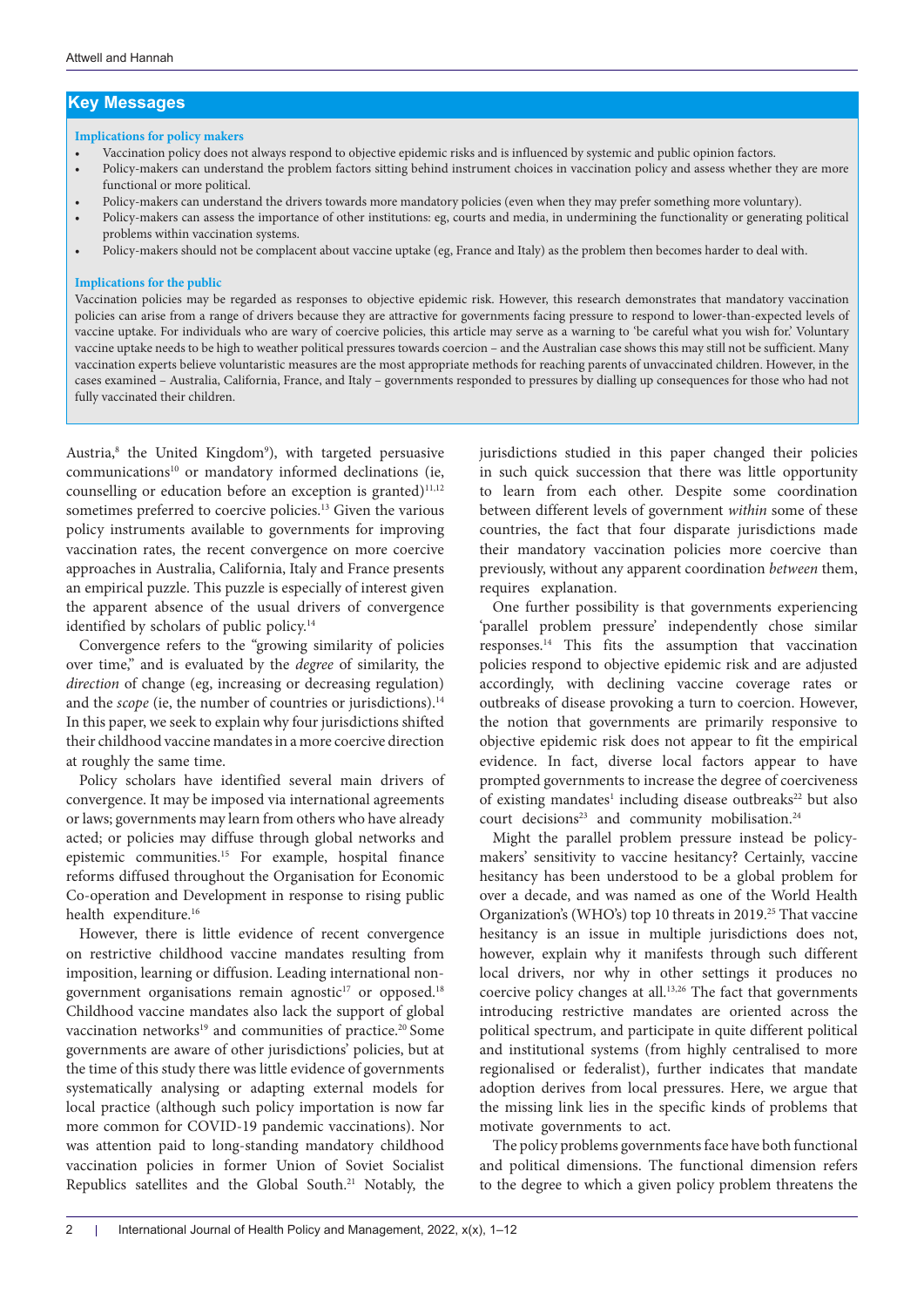ongoing and proper function of a broader policy system.27,28 Some problems are small in scope or purely technical, requiring recalibration rather than systemic change. They pose more minor functional challenges. In other cases, inaction may risk a potential crisis or spill over into other policy areas. For example, facing rapidly rising expenditure, governments across the world have implemented cost control measures in healthcare<sup>16</sup> to avoid curtailing health services, and out of concern that budgetary issues would impact other policy areas.29

Still, the existence of a functional problem does not *guarantee* action. The rise and fall of policy issues on the political agenda can be explained by the interplay of functional and political elements [\(Table 1\)](#page-2-0). In other words, the degree to which functional problems create pressure on government to act is shaped by political factors.<sup>30</sup> Scholars of public policy theorise that governments are motivated by the desire to avoid blame from media, interest groups and, ultimately, voters.<sup>31</sup> Therefore governments may be incentivised to respond to pressing functional issues because they will be the primary conduit for future political fallout if policy problems have material impacts on citizens.<sup>27</sup>

At the same time, there are always likely to be more policy problems than a political system has the capacity to address. This means that other factors will also be influential in determining which issues provoke government action. As well as their functional dimensions, issues also vary on the degree to which they attract media coverage, activate demands from important constituencies or interest groups, and link to a government's pre-existing policy agenda.<sup>32</sup> These factors shape how policy-makers interpret the functional dimensions of policy and can have diverse consequences. In some cases, governments downplay or ignore important policy problems entirely. Equally, it is possible for an issue to attain political attention that is not commensurate with the number of affected people, or the level of threat to a broader policy system.33 An example is the Trump Administration's highly controversial decision to roll back requirements for hospitals and insurers to provide and cover transition-related care for trans Americans.<sup>34</sup> This change was demanded by conservatives on ideological grounds and impacted trans people's access to healthcare. However, it was not the result of a government facing the breakdown of a major policy system.

The enactment of coercive policy solutions such as vaccine

mandates may, therefore, serve both functional and political ends. Assessing their interplay helps us to understand why restrictive vaccine mandates have been so attractive for governments despite systemic, partisan, institutional and cultural differences – with important translational lessons for COVID-19 vaccinations.

In tracing the interplay of functional and political problems for childhood vaccination regimes, we address a knowledge gap in existing studies of vaccine mandates. Hitherto, such studies have been brief<sup>1</sup> or have focused on single countries with little theoretical analysis.<sup>23,41</sup> One of the few theoretical papers emphasised path dependency as the key explanatory factor for the stability of childhood vaccine governance in Australia, the United Kingdom and the United States.<sup>9</sup> However, developments in the jurisdictions in this paper require an analytical approach that can explain policy *change*. In paying attention to political factors, we build on earlier studies of pro-vaccine activism $24$  and media contributions to pro-vaccine mobilisation $42-44$  to comparatively analyse the interplay of politics and policy in the tightening of childhood vaccine mandates.

#### **Methods**

Four case studies were assembled from qualitative data collected by the lead author between November 2018 and November 2020 as part of a research project on the introduction, design, and implementation of mandatory vaccination policies in Australia, Italy, France, and California. These cases were selected according to a 'most different systems' design,<sup>45</sup> which compares cases that are similar on the dependent variable but vary in other important respects. All four jurisdictions had recently made their vaccination systems more coercive: expanding the number of vaccines, increasing punishments for non-compliance, or removing opt-outs. Whilst all are wealthy Western democracies, the 'differences' include the ideological persuasions of enacting governments, level of governance, health system design, policy history, political culture, and recent epidemiological experiences. California was included as a sub-state unit because, unlike the other jurisdictions, American *states* hold key levers for making childhood vaccination mandatory.46 State or regional policy action in Australia and Italy is included within those cases.

<span id="page-2-0"></span>

Importantly, our application of a 'most different' comparative

|           |      | <b>Functional</b>                                                                                                                                                                                                                                                                                                                   |                                                                                                                                                                                                                                                                                              |  |  |  |
|-----------|------|-------------------------------------------------------------------------------------------------------------------------------------------------------------------------------------------------------------------------------------------------------------------------------------------------------------------------------------|----------------------------------------------------------------------------------------------------------------------------------------------------------------------------------------------------------------------------------------------------------------------------------------------|--|--|--|
|           |      | Low                                                                                                                                                                                                                                                                                                                                 | High                                                                                                                                                                                                                                                                                         |  |  |  |
| Political | Low  | Local, minor, or technical problem; No threat of political<br>losses, simply requires recalibration of existing instruments <sup>35</sup><br>For example, readjustment of fee schedules for standard<br>medical procedures <sup>36</sup>                                                                                            | Systemic threat to policy function; no <i>current</i> threat of<br>political losses (due to absence of attention or activation of<br>stakeholders and organised interests) <sup>37</sup><br>For example, anti-microbial resistance lacks coordinated<br>attention and response <sup>38</sup> |  |  |  |
|           | High | Local, minor, or technical problem, but which still threatens<br>political losses (due to attention or activation of stakeholders<br>and organised interested) <sup>35</sup><br>For example, local activism in New Zealand prevents closures<br>of hospitals seen as expendable by successive national<br>governments <sup>39</sup> | Systemic threat to policy function that threatens political<br>losses <sup>27</sup><br>For example, lack of health insurance coverage and rising<br>costs create widespread public demands for systemic change<br>in the Unites States. <sup>40</sup>                                        |  |  |  |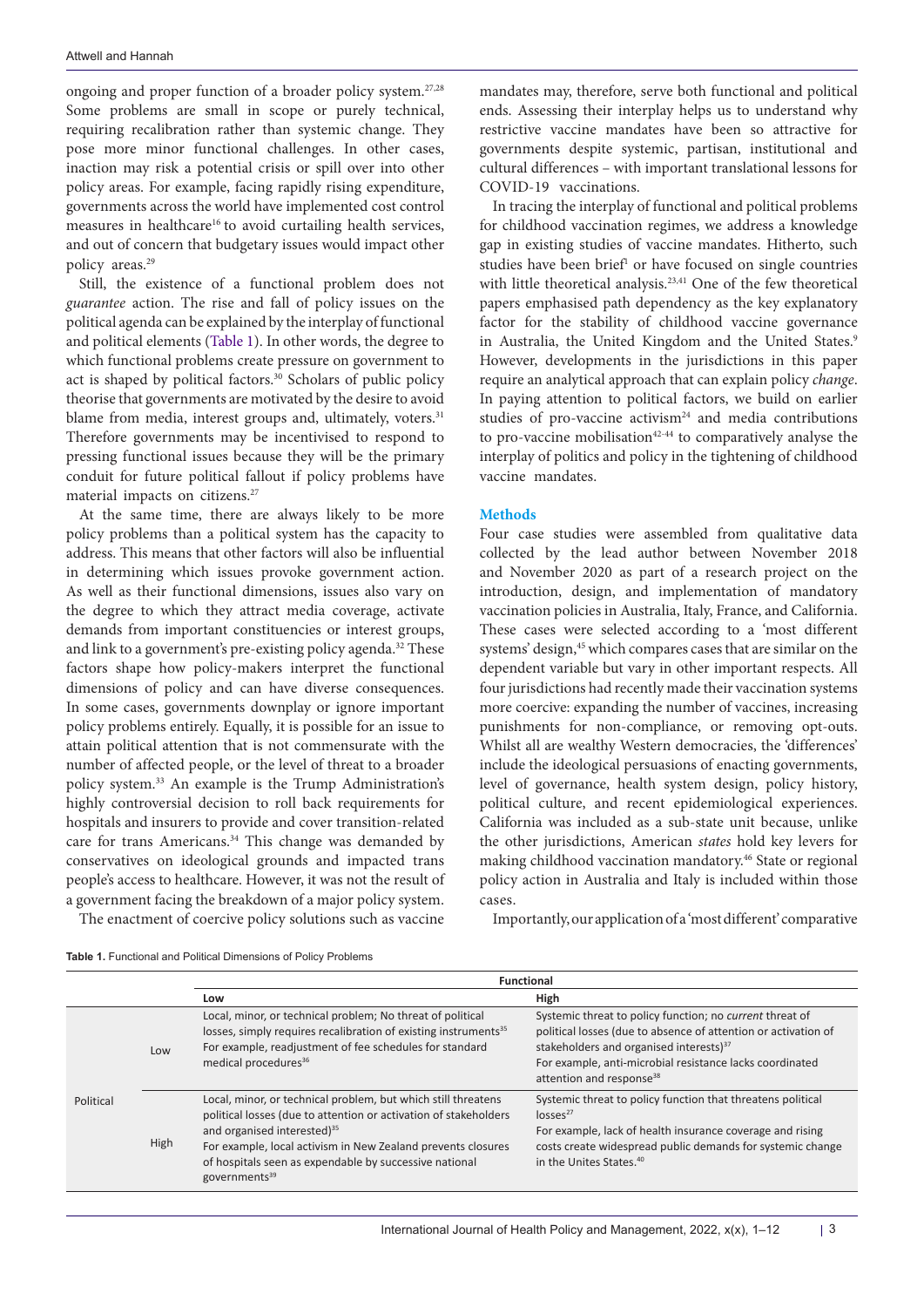approach does not seek to conclusively evaluate the impact of competing explanatory variables. Instead, we employ 'theoryguided' process tracing to elaborate the *mechanisms* by which governments come to decisions, with theory informing the identification of relevant processes and sequences of events to 'explain the how' of policy convergence.<sup>47</sup> For example, while measles outbreaks played a role in three of the four cases, each jurisdiction's experience was unique in timing, magnitude, and ultimately impact on key policy actors.

Key informants were identified by the lead author, her in-country advisors, and snowballing. Inclusion criteria consisted of having specific expert knowledge or playing a role in the introduction or implementation of the new mandatory childhood vaccination policy in each jurisdiction. Following ethical approvals, the lead author, in-country advisors, or a previous participant emailed a proposed informant with a brief inquiry about participating in the study. The lead author then sent Participant Information paperwork to the interviewees, who provided formal consent to participate. Interviewees were offered anonymity and approximately half utilised it. Interviewees were asked open-ended questions relevant to their roles, their participation in or knowledge of new vaccine mandates, the processes of agenda-setting, policy design and implementation.

The Italian interviews were conducted in country in November 2018 (5) and September 2019 (3). Two interviews utilised a translator and the rest were in English; one participant was interviewed on both field trips. The Australian interviews (9) were conducted between April 2019 and July 2020. Five were conducted face to face, four via Zoom. The Californian interviews were conducted in June 2019 in country (7) or later that year via Zoom (3) The French interviews (9) were conducted in country in English in September 2020. [Supplementary file 1](#page-9-0) lists participants in each jurisdiction by role, organisation type and abbreviation. All interviews were transcribed in full by an expert service and checked by the lead author, except the two interviews in Italian, which were transcribed by the translator (a local researcher), machine-

<span id="page-3-0"></span>**Table 2.** Comparative Data Relevant to the Tightening of Vaccination Policies

translated, then finalised by the translator and checked by the interviewer.

The lead author analysed all transcripts using NVivo 12 transcription software, employing inductive and deductive coding, with themes generated both by pre-existing research questions as well as emergent findings from the interview data and document studies.

All interviews were augmented with extensive documentary analysis by the lead author, bilingual collaborators, and incountry advisors. This involved cataloguing legal, policy, academic and media documents and, where appropriate, translating them using Deepl machine translation software followed by bilingual checking. Lengthy background analysis was conducted iteratively with the key informant work. Specific information and quotes are directly attributed to some key informants below, but many more informants (as listed in [Supplementary file 1\)](#page-9-0) reinforced, explained, and offered nuance to information from media reportage, documents, and published literature. Significant details relevant to elected officials' adoption of more coercive mandatory vaccination policies in each state are captured comparatively in [Table 2](#page-3-0).

# **Case Studies**

# Italy

In 2017, the Italian government rebooted its mandatory vaccination regime, first by an executive emergency decree and subsequently by an act of Parliament. A series of compounding events over the preceding decade – court cases, falling vaccination rates, regional governance experiments, and finally a significant measles outbreak – led the government to view existing arrangements as unsustainable.<sup>57</sup> This was despite many actors investing considerable resources into increasing vaccination rates over several years. Health Ministry officials, who supported elected officials' eventual resort to stronger mandates, described 'a lot of movement in different sectors' with collaborations arising from 'strong relationships' with medical and public health experts who produced campaign content, regional actors who organised

|                                  | Italy                                                                                                | France                                                                                                                      | Australia                                                                                                                              | <b>California</b>                                                                               |
|----------------------------------|------------------------------------------------------------------------------------------------------|-----------------------------------------------------------------------------------------------------------------------------|----------------------------------------------------------------------------------------------------------------------------------------|-------------------------------------------------------------------------------------------------|
| Year of change                   | 2017                                                                                                 | 2017 / 2018                                                                                                                 | 2015/2016                                                                                                                              | 2015                                                                                            |
| DTP vax coverage pre change      | 93.3% (2016) <sup>48</sup>                                                                           | 99% (2015) <sup>49</sup>                                                                                                    | (All vax up to date at 5 years)                                                                                                        | (All vax up to date at school                                                                   |
| MMR vax coverage pre<br>change   | 85% (2015) <sup>51</sup>                                                                             | 90.5% (2015) <sup>1</sup>                                                                                                   | of age) 92% (2014)                                                                                                                     | entry) 92.8% (2015-2016) <sup>50</sup>                                                          |
| Trend of MMR coverage            | Declining; rose 2016 <sup>1,52</sup>                                                                 | Stable <sup>1</sup>                                                                                                         | Increasing $53$                                                                                                                        | Increasing after 2012<br>$p$ olicy <sup>1</sup>                                                 |
| Cases in relevant outbreaks      | 1620 measles (2017) <sup>54</sup>                                                                    | >1800 measles<br>(Jan 2017 – Mar 2018 <sup>49</sup> )                                                                       | No relevant outbreaks prior                                                                                                            | 147 measles (2015)                                                                              |
| Deaths/hospitalisations          | 8 (2017-2018)<br>3263 (2017-2018) <sup>55</sup>                                                      | $3(2017)^1$<br>23% of cases in one<br>main region (Nouvelle-<br>Aquitaine) <sup>56</sup>                                    | As above                                                                                                                               | None<br>20%                                                                                     |
| Vaccines in mandate <sup>1</sup> | Diphtheria, hepatitis B,<br>Hib, measles, mumps,<br>pertussis, polio, rubella,<br>tetanus, varicella | Diphtheria, hepatitis B, Hib,<br>measles, meningococcal<br>C, mumps, pertussis,<br>pneumococcal, polio,<br>rubella, tetanus | Diphtheria, hepatitis B, Hib,<br>measles, meningococcal<br>C, mumps, pertussis,<br>pneumococcal, polio,<br>rubella, tetanus, varicella | Diphtheria, hepatitis B,<br>measles, mumps, pertussis,<br>polio, rubella, tetanus,<br>varicella |

Abbreviations: DTP, diphtheria-pertussis-tetanus; MMR, measles, mumps, and rubella.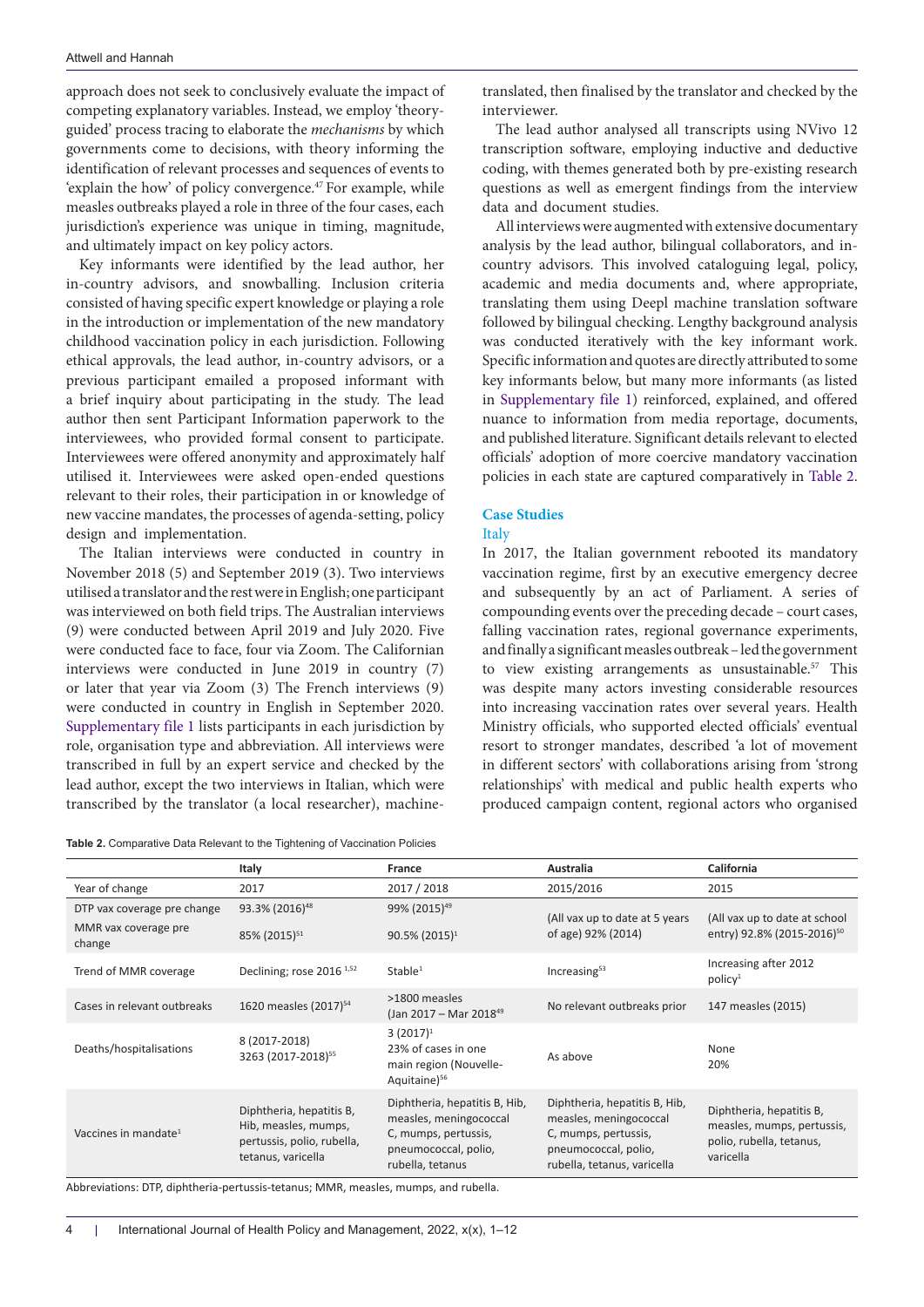activities, and a new national vaccination plan. Nevertheless, they 'weren't happy' with the coverage rates from 2016 (IMH2, personal communication).

Italy had historically required four vaccines for children to access school. However, in 1999 the Supreme Court ruled that the right to education took precedent. The remaining sanction of fines was regarded as ineffective and poorly enforced by almost all informants. During this period of unofficial voluntarism, officials believed that Italy would formally adopt voluntary vaccination.58,59

Courts would continue to play a problematic role for Italy's vaccination governance, next chipping away at vaccine confidence.60 From 2012, a series of decisions linked vaccinations to autism. A judge in the Trani region led an investigation into this spurious link, generating more bad publicity.61,62 These challenges to vaccine confidence were exacerbated by the Fluad scare, in which deaths of elderly Italians were incorrectly linked to receipt of influenza vaccine.63 Vaccination rates plummeted, especially the nonmandatory MMR (measles, mumps, and rubella) vaccine, which fell from 90% coverage in 2010 to 85% in 2015.<sup>51</sup>

In 2016, the Emilia Romagna region introduced a new law for the four vaccines that were still ostensibly mandatory, denying unvaccinated children access to early (non-compulsory) education.62,64 Regional officials were prompted by falling coverage rates, outbreaks of whooping cough resulting in infant death, a parent advocacy group called "Vaccination in the Nursery," and supportive local public health bureaucrats (ITE-ER, Venturi, personal communication). Although the new mandate did not include pertussis (whooping cough), this antigen is combined with the mandatory antigens. The Emilia Romagna mandate generated a groundswell of attempts to emulate the policy. Assessore Sergio Venturi – a health official appointed by the region's elected leader – advocated to the national health minister "that, rather than having fifty different measures, there should be a national one" (personal communication, 2019).

In 2017, a measles outbreak swept through Europe. Its impact in Italy was severe, with 5408 cases.<sup>65</sup> Officials in the Ministry of Health had grappled with falling rates of childhood vaccination and had been unable to meet misinformation online with their own effective public communications,57 with an academic noting "a dramatic lack of organization of communication" (IAC1). Tracing its vaccine coverage rates over several years and familiar with responding to controversies, the Ministry concluded that the population needed clear instruction to overcome widespread 'no vax' sentiment in public discourse, identifying that some of the population "need someone else, the institution, who has the authority, saying to them what they have to do," (IMH2, personal communication). Regional politicians such as Assessore Venturi successfully persuaded Health Minister Lorenzin of the merits of nationalising the Emilia Romagna mandate (ITE1, personal communication). Incorporating previously voluntary vaccines would also incorporate the measles antigen, source of the current outbreak threat (ITE1, personal communication). Compliance would be further encouraged by retaining fines for non-vaccinators.

Italian experts were aware of California's 2015 policy change<sup>66</sup> discussed in parliamentary debates (IAC2, personal communication). However, long-term coverage problems, outbreaks, and the sense that existing strategies were inadequate were far more important.<sup>54</sup> Most Italian public health actors publicly supported the new policy,<sup>67</sup> which became law in July 2017, and was implemented over the following two years.

#### France

The French case demonstrates several similarities to Italy: the role of courts, the unhelpful combination of voluntary and mandatory vaccinations, an apparent high rate of hesitancy throughout the population due to scares, amplification of 'bad press' for vaccines through the media, and outbreaks of infectious disease. Although these factors manifested differently, the result was similar in generating a perception amongst elected officials and technical experts that the existing governance regime could not continue. This resulted in an act of Parliament to extend France's vaccine mandate to cover a more comprehensive suite of recommended vaccines. As one technical expert put it, "there was a kind of low but significant, steady decline [in coverage of recommended vaccines] ….and then there were a significant number of people who were loud, in the media, against vaccination" (FTE1, personal communication).

France, like Italy, had long used school and institutional exclusion as a mechanism for making parents accept three older vaccines (polio, diphtheria, and pertussis) for their children, augmented by fines. However, as in Italy, sanctions were rarely applied.<sup>68</sup> France's vaccination system had been battered by scares regarding hepatitis B vaccine and H1N1 pandemic vaccines,<sup>24</sup> during which activists mobilised against vaccines.<sup>69</sup> Also, as in Italy, mandates did not cover measles. That the vaccination schedule included both mandatory and recommended vaccinations was a problem in both countries, with uptake of the latter lagging by as much as ten percent as parents actively requested vaccines containing fewer antigens.<sup>49</sup> One technical expert reiterated that "the distinction between mandatory and recommended …was too complicated for most parents" (FTE2, personal communication). This became a much bigger problem when vaccine refusing parents took the French government to court. Their complaint: some 'voluntary' vaccines were mandatory in practice – combined antigens meant that parents could not opt-out.

In response to these problems, National Assembly member Sandrine Hurel compiled a report of the policy options.70 On her advice, the Health Minister commissioned a citizen's consultation,<sup>26</sup> which drew on public opinion and technical expertise to recommend making all vaccinations mandatory.71 In 2016, France was found to have some of the highest rates of vaccine hesitancy in Europe<sup>72</sup>; officials in the Ministry of Health and Sante Publique (France's public health authority) already knew hesitancy was an issue from their own data, as France is one of the few countries that measures public attitudes towards vaccination every four years (FTE3, personal communication). With a measles epidemic in the final quarter of 2017,<sup>49</sup> the devastation that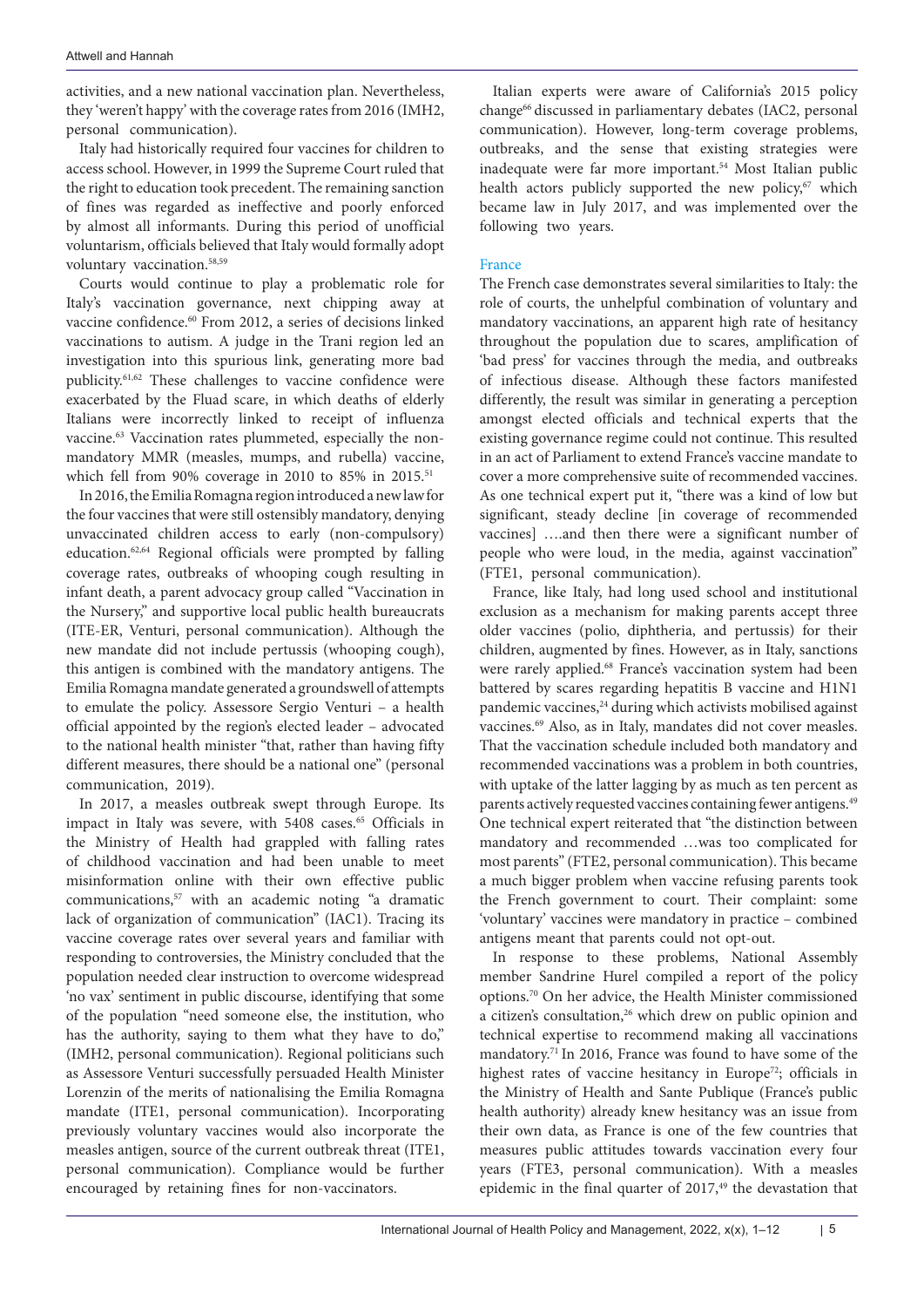non-vaccination can cause was clear to decision-makers as they weighed up the policy options. The consultation's leaders and those in government and public health were also heavily influenced by research suggesting that "if immunisation were not compulsory anymore, the disadvantaged … people would [cease vaccinating]," a finding described by a technical expert as "very important" (FTE4, personal communication). Moreover, citizen feedback indicated concern that public communication about vaccination would be reduced where "the government wants to save money" (FTE4, personal communication), and participants therefore preferred that the government explicitly require vaccination.<sup>23,71</sup>

In early 2017, the Council of State (France's highest administrative tribunal) issued an ultimatum: change the law or provide a vaccine that separated voluntary and mandatory antigens within 6 months. Private manufacturers were either not willing or able to provide an appropriate vaccine in that timeframe.23 But the Council offered one more option – harmonise France's vaccination policy as either entirely voluntary or entirely mandatory. This cemented the consultation's recommendations. Incoming Health Minister Agnes Buzyn, a doctor, shepherded through the policy changes formulated under the previous administration (FTE2, personal communication). France imposed an extended mandate on children born from 2018, who would need eleven vaccinations to access care, early education, and school.

#### Australia

The pathway to policy change in Australia was different from the European cases. Australia's comprehensive mandate already covered all recommended vaccines. In 1998, the national Government introduced the Maternity Immunisation Allowance,<sup>73</sup> and over subsequent years, children's vaccination status linked to their parents' receipt of various cash entitlements and childcare subsidies. A recurrent feature was the Conscientious Objection, rendering Australia's a 'permissive' mandate with capacity for refusal.<sup>2</sup> Parents were required to vaccinate, obtain a medical exemption, or register as a Conscientious Objector following counselling from a medical provider.<sup>74</sup>

Yet, despite vaccination coverage rates in Australia being high by global standards, including in comparison to Italy and France (especially for MMR), the government was pressured to remove Conscientious Objections. Crucially, and distinct from the European cases, no crisis threatened the ongoing functionality of the system. Rather, actors outside vaccination governance mobilised against vaccine refusal's *potential* threat. Moreover, rather than the media amplifying vaccine scares and doubts as in Europe, the Australian media was central to the *pro-vaccine* mobilisation.

In 2013, a government report called *Healthy Communities*<sup>75</sup> released postcode level data showing a small number of regions had coverage rates much lower than the national rate, some as low as 50%. Media reporting focused national attention on this issue, with coverage mobilising vaccinating parents in these regions, who spoke about the risks to their children.<sup>76</sup> Particular attention was paid to a family who lost their infant daughter to pertussis in 2009, and who immediately

received personal attacks from anti-vaccination campaigners. According to the mother, the fact that they "went public…and people saw how we were being treated, that was the catalyst for people to create these [mandatory] policies" (McCaffery, personal communication, 2020).

Meanwhile, in Australia's largest state, New South Wales, Claire Harvey was investigating day-care centres for her daughter and was "really shocked that you cannot bring peanuts into a day-care centre but you can bring measles, you can bring whooping cough" (personal communication 2019). Harvey used her position as Deputy Editor of the *Sunday Telegraph* tabloid to lobby for removing unvaccinated children from day-care centres and federal subsidies. To galvanise support, Harvey wrote and commissioned over 35 articles and editorials about vaccine refusal, vaccine preventable disease and proposed policy changes.<sup>77</sup> This included publicising bereaved families' treatment by antivaccination campaigners.<sup>78,79</sup> Harvey's "No Jab, No Play" campaign convinced the New South Wales government to require children to be vaccinated for enrolment into early education.<sup>80</sup>

Over the following two years, Harvey targeted national Conscientious Objections through continuing coverage of vaccine refusal. She described members of Australia's conservative coalition government avoiding her in Parliament because they were lagging with removal of Conscientious Objections, despite having promised to do so (personal communication, 2020), demonstrating that the functional issue itself had failed to capture the attention of policy-makers. Then, in February 2015, The *Sunday Telegraph* reported that the Productivity Commission's review into childcare arrangements in Australia advocated making rebooted childcare subsidies conditional on vaccination status. In fact, such conditionality already existed, and the report did not explicitly mention Conscientious Objections or removing them.81 However, journalist Samantha Maiden characterised the Report as recommending a "tougher line," quoting both the Social Services Minister and the Opposition Leader as being open to or supporting stronger policy.82 The *Telegraph*  then mobilised mainstream Australians against "babykillers"83 and alternative lifestyle parents living in "risky hippie hotbeds."84 In April 2015, the *Sunday Telegraph* reported 86% of its readership poll supporting "compulsory vaccination."85

When the national Government finally announced Harvey's policy, the Prime Minister used her nomenclature of "No Jab, No Pay."86 The new law, passed by the national Parliament in November 2015, shifted Australia to a restrictive mandate by abolishing Conscientious Objections. Eligible and nonmedically exempt Australian families would now lose both cash payments and childcare subsidies if they did not vaccinate.<sup>87</sup>

#### California

US states have long required children to be vaccinated against a range of diseases to enrol in school, unless they have a medical exemption. California, like several other US states, also permitted non-medical exemptions (NMEs). American state immunisation laws are regularly contested,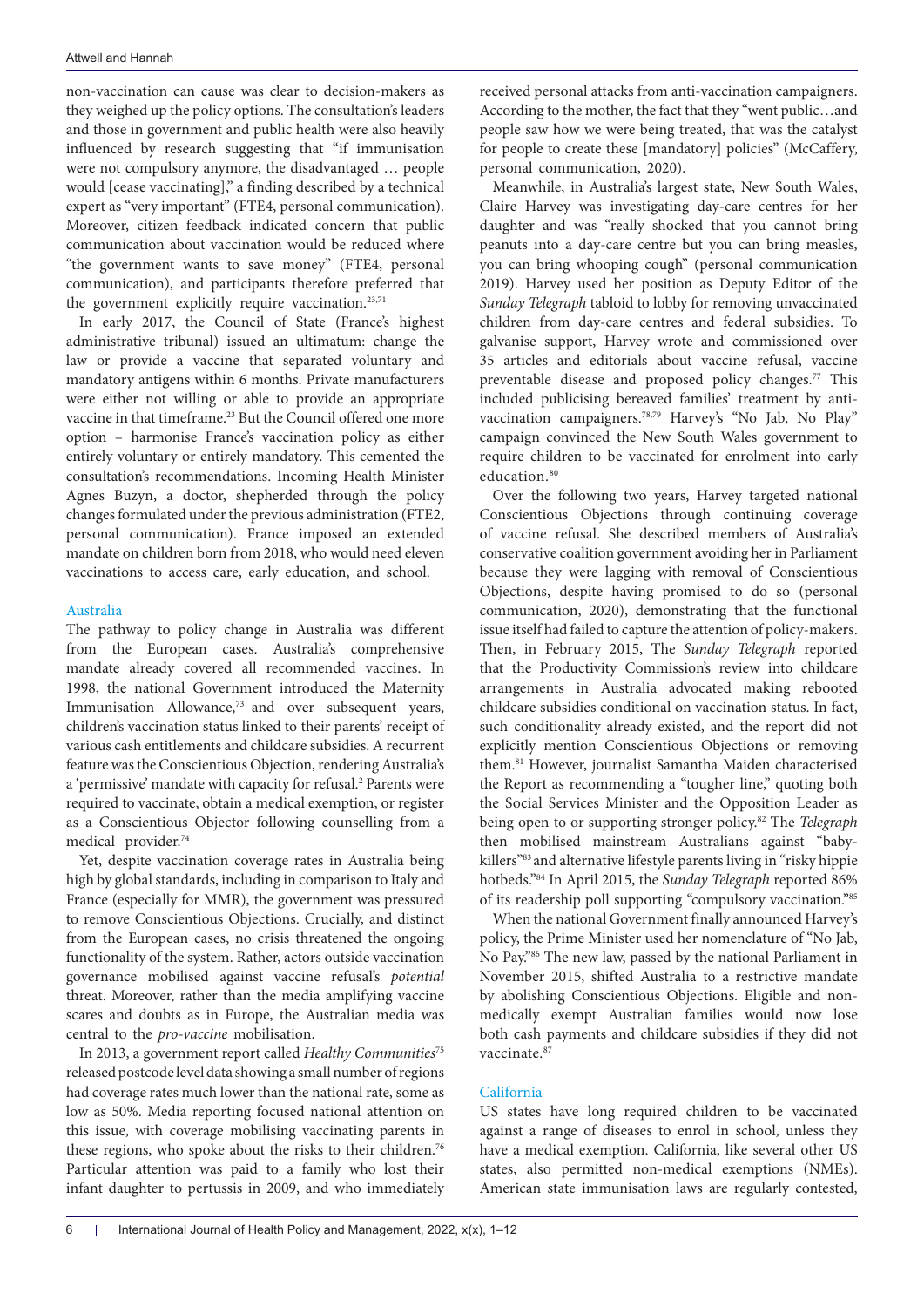with efforts to increase and restrict parents' capacity to obtain exemptions.<sup>88</sup> In keeping with the process of many American state legislatures, such changes are often sought by individual members; Californian Assemblyman Dr. Richard Pan successfully led legislative reform in 2012 to make it harder for parents to attain NMEs, requiring counselling from a medical professional.<sup>1</sup>

From late December 2014, a measles outbreak sourced to Disneyland swept through California, affecting 131 locals.<sup>89</sup> Prior smaller outbreaks had not led to a groundswell of political attention; following an exposure on the Bay Area Rapid Transit system, parent activist Renee DiResta sought action from local politicians regarding personal belief exemptions and met "no momentum for change" (personal communication). In contrast, Disneyland activated many concerned parents like DiResta, as well as political actors and civil society organisations, whose I ♥ Immunity coalition sought to remove personal belief exemptions.<sup>90</sup> The outbreak played an important role, but in a different way to outbreaks in Italy and France. Europe's outbreaks provided direct evidence to policy-makers that their systems were under threat, helping to bed down mandate expansions already in motion due to existing problems within the vaccination governance regime. California's outbreak instead galvanised the community: the abolition of NMEs was at least partly driven from outside the legislature.

As the Disneyland outbreak unfolded, Richard Pan, now a Senator, fielded calls from colleagues and parents seeking legislative action to remove NMEs – the issue was now gathering momentum for change. Pan's staff connected the parents – whose skillsets including law, policy, public relations, digital merchandising, and social media analysis – who formed the Vaccinate California advocacy group. Pan recalled: "We took the parents who were calling and [who] said "Do something about it!" And we said: OK, we'll … get them some resources to mobilize" (personal communication). The parents had already been busy – one, Hannah Henry, had secured 20 000 signatures on a petition for change through progressive activism site Moveon.org (personal communication). Importantly, Pan stalled his colleagues until he had the right ingredients for action: parents to act as "the [public] face of the Bill," and confirmation that the outbreak was now spreading through unvaccinated Californians, so he could demonstrate that "the real problem is that we don't have enough community immunity to stop the outbreak from going beyond Disneyland" (personal communication). Working with organisations including the California Medical Association, the American Academy of Pediatrics California chapter, the California Immunization Coalition, and the Health Officers Association of California (personal communications with the latter three organisations' representatives and Pan), the coalition commenced a sophisticated lobbying and public communication effort that garnered wide community and political support for change.<sup>91</sup>

The Shots for School website brought localised data on vaccine refusal to public attention.92 This had motivated Hannah Henry, who "[kept] track of the rates over the years" and was "really appalled at … what seemed to be an increase

… in unvaccinated children in these kindergartens" (personal communication). Newspapers publicised Shots for School <sup>93,94</sup> and the *Los Angeles Times* produced its own searchable database.95 Although Californian media did not campaign like the Australian media – instead focusing on more traditional reporting – coverage nevertheless reinforced the coalition's two key narratives. First, the community lacked sufficient immunity – the Disneyland outbreak being the major evidence – and NMEs were the cause. Second, curtailing NMEs would protect vulnerable members of school communities, including students like Rhett Krawitt, a leukaemia patient,<sup>96</sup> baby siblings,<sup>97</sup> and adults with compromised immune systems (DeBurgh, personal communication). Presenting schools as central to broader communities, and current policies as making these communities unsafe, the coalition's messaging was well-designed to attract publicity and place significant pressure on legislators. By the end of the Bill's journey through California's legislature, all but one major state newspaper had come out in support, as had several national papers.<sup>98</sup>

Through skilful mobilisation and framing, as well as sustained lobbying and advocacy, California's exemption abolitionists won the support of legislative actors. Critically, they convinced the political class to hold the line in the face of unprecedented opposition from vaccine refusing families.<sup>41,99</sup> Senate Bill 277 was signed into law in July 2015.

#### **Discussion**

The four cases examined above generate two questions regarding functional and political dimensions of policy problems, which we answer here. First, we consider which pressures led governments to become dissatisfied with the status quo of vaccination governance, including concerns about coverage rates and/or increased hesitancy in the population, and pressures from media and activists. Second, we consider how moving towards the more coercive end of the vaccine governance continuum alleviates these pressures, such as by communicating to the public that vaccines are safe, effective, and necessary, and also by being seen to punish 'deviant' refusers. Mandates have additional appeal because they are relatively cheap and easy compared to other forms of intervention for increasing vaccination rates.

### What Were the Pressures on Vaccine Governance?

All four cases experienced problems with under-vaccination, which each government came to understand as a behavioural problem. Italian and French officials concluded this from data showing widespread declines in vaccine coverage of non-mandatory vaccinations. In California and Australia, governments were alerted by activists mobilising statistics regarding pockets of refusal amidst otherwise high rates of vaccine coverage.

However, under-vaccination varied in nature and scope. As a result, while under-vaccination was 'solved' by mandates, the pressures it exerted on governments differed between the European cases and the Australia-California cases.

In France and Italy, national problems appeared to threaten the entire machinery of vaccination governance. Widespread non-compliance was compounded by the measles vaccine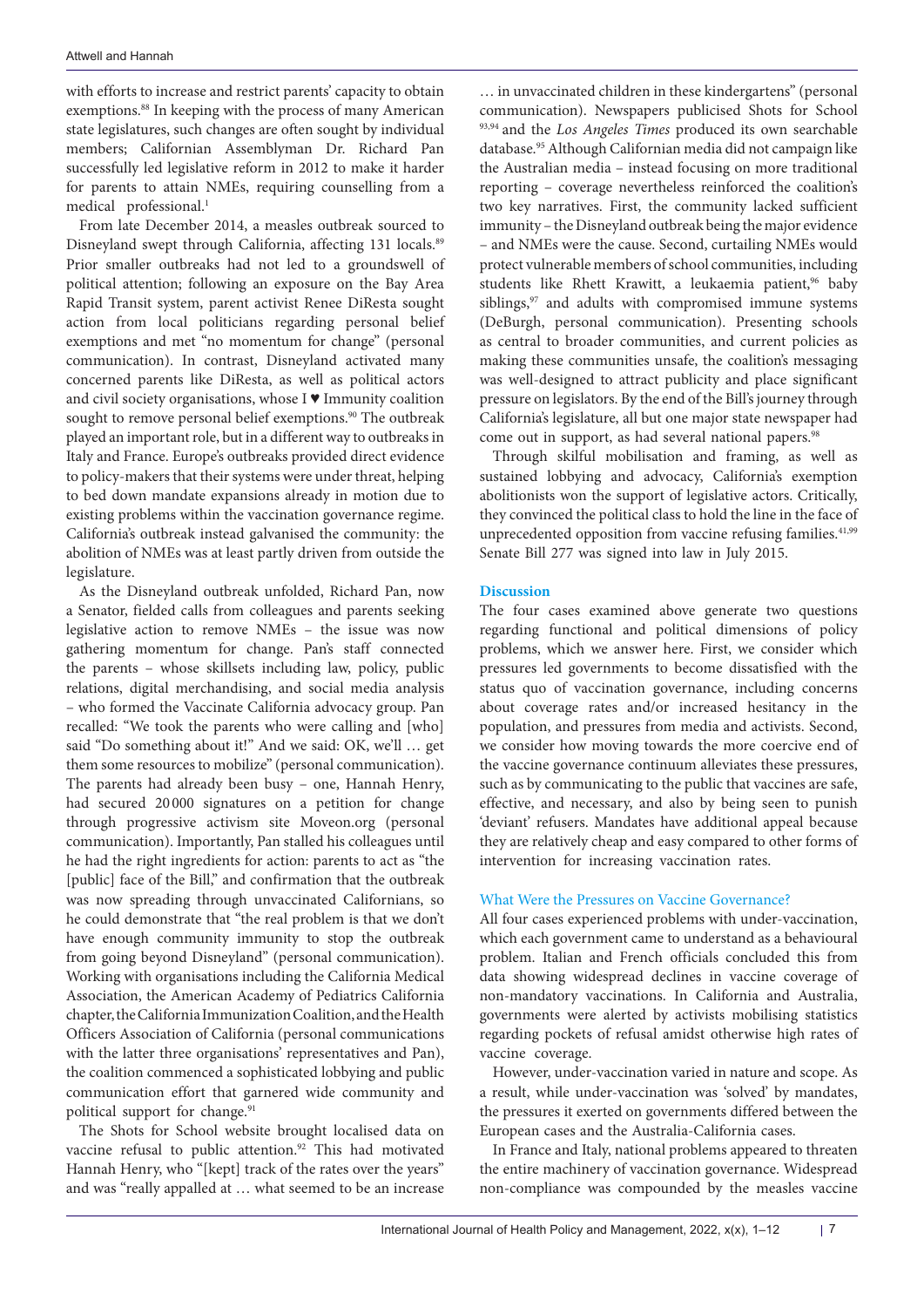not being mandatory. System-breaking events occurred within the legal realm, public and social media discourse, and within both jurisdictions' existing mandatory regimes. Italian regions pursued their own mandates and pushed the national government. France's Council of State required a new policy in a short space of time, necessitating an 'all or nothing' approach. The perception or experience of systemic breakdown was heightened by measles outbreaks in both countries. The *functional* dimension of these problems was of most concern: vaccination regimes might no longer prevent the spread of disease (or in the French case, even be lawful). As such, both governments perceived the need to reboot their existing mandatory regimes to comply with legal requirements (France) and to lift coverage rates, both seeing mandates as communicating the necessity of vaccination to the public.<sup>57,100</sup>

In Australia and California, non-compliance was less severe and more localised. Vaccination coverage rates were generally high, and governments did not regard non-vaccination as a major widespread threat. Instead, community and media activists invoked that prospect to draw media and political attention to low coverage communities. The Disneyland measles outbreak – although significantly smaller than those which would subsequently occur in Europe (see [Table 2\)](#page-3-0) – helped Californian activists to demonstrate the salience of this threat. Activists in both settings successfully depicted vaccine refusing families as placing others at risk. In Australia, mobilisation built widespread public support for legislative change, with negative media coverage of vaccine refusers' behaviour. Californian activists primarily targeted legislators, activating supporters to follow suit. However, both drew government attention to the small group of refusers who enjoyed carte blanche.

#### Why More Coercive Mandates?

Despite the different dynamics, in all four cases, governments moved towards the coercive end of the vaccine governance continuum.2 Of course, there is clearly some alignment between the diagnosis of uncooperative individuals – whether localised or widespread – and mandates. However, there are more voluntaristic options for tackling under-vaccination, such as comprehensive and persuasive communication campaigns57,100 and invoking descriptive and injunctive norms.101 Moreover, while the goal of vaccination is widely shared, debates over the most appropriate policy instruments to achieve it is sometimes polarised on political lines, as in the United States and the United Kingdom,<sup>102</sup> meaning we should not expect governments to reach for coercive measures to solve any or all vaccine-related problems. Instead, our analysis shows that governments are more likely to reach for mandates where they can quickly – and relatively cheaply – mitigate functional problems and political pressures.

Governments in Italy and France believed their new mandates would strengthen public trust in vaccination as a practice, and in government as the agent encouraging it.<sup>57,100</sup> In France, this was reinforced by officials' appraisal of the risks inherent in mandates' removal. In Italy, regional political factors – such as parental activism in Emilia Romagna – reinforced the functional pressures generated by the country's declining vaccination rates.

Meanwhile, for governments facing political pressure regarding localised non-vaccination pockets (California and Australia), restrictive mandates met demands for action in a scenario of perceived crisis. In California, measles provided the crisis. In Australia, activists identified "deviant" vaccine refusers whose leadership engaged in unconscionable conduct towards bereaved parents, and whom Australian media presented as a selfish and dangerous 'Other.'43,44 Coercive mandates thus delivered a highly public attack on refusers.

Our cases demonstrate the role of both functional and political factors in leading governments to prefer mandates over more voluntaristic approaches. Buttressing a non-coercive vaccination regime requires multiple policy instruments to cultivate social trust,<sup>103</sup> a project requiring a much longer timescale and continual inputs. In the context of widespread hesitancy (Italy and France), and with the spread of misinformation through online media, an approach reliant on social trust and public health communication may be fragile.<sup>57</sup> As noted in our Italian case, government resources may be lacking, and French consultation participants feared that vaccine communications could be impacted by budget austerity. Political will for large-scale public communications may be absent, and was in fact lacking in all our cases.57,100 In the context of pockets of refusal (Australia and California), time-consuming and targeted interventions are not as salient as restrictive mandates to a public conditioned by media coverage to think of non-vaccinators as akin to law-breakers (Australia), or to politicians asked to consider refusers' impact on vulnerable populations (California).

Additionally, restrictive mandates can be implemented with relatively few challenges or costs. They can be rolled out quickly, whether governments perceive a widespread need for behaviour change (Italy and France), or merely that particular groups should no longer be able to opt out (Australia and California). Mandates can increase vaccination without taxing administrative capacity. They push fence-sitters off the fence, helpfully leaving intact the motivations of those who are already vaccinating. Even if mandates prove less effective in communities where refusers cluster,<sup>104</sup> they can still defuse political pressure by appearing to punish noncompliance. Where mandates already exist – even when not fully enforced – governments can make them more coercive with minimal legislative change. Policies that work largely within existing government capacities have the obvious benefit of being cheaper than those requiring new systems of monitoring, surveillance, and punishment. The Australian government even estimated savings of \$508 million over five years by withholding financial benefits from vaccine refusers.<sup>105</sup> And, as tweaks of existing policies, governments may foreshadow rolling mandates back if future conditions are met, as was promised in both Italy<sup>106</sup> and France.<sup>71</sup>

#### The Limits of Path Dependence as an Explanation

Because the four jurisdictions already had mandates, ramping up coercion involved relatively simple changes to existing policy instruments. As such, any explanation of these four cases is incomplete without reference to path dependence.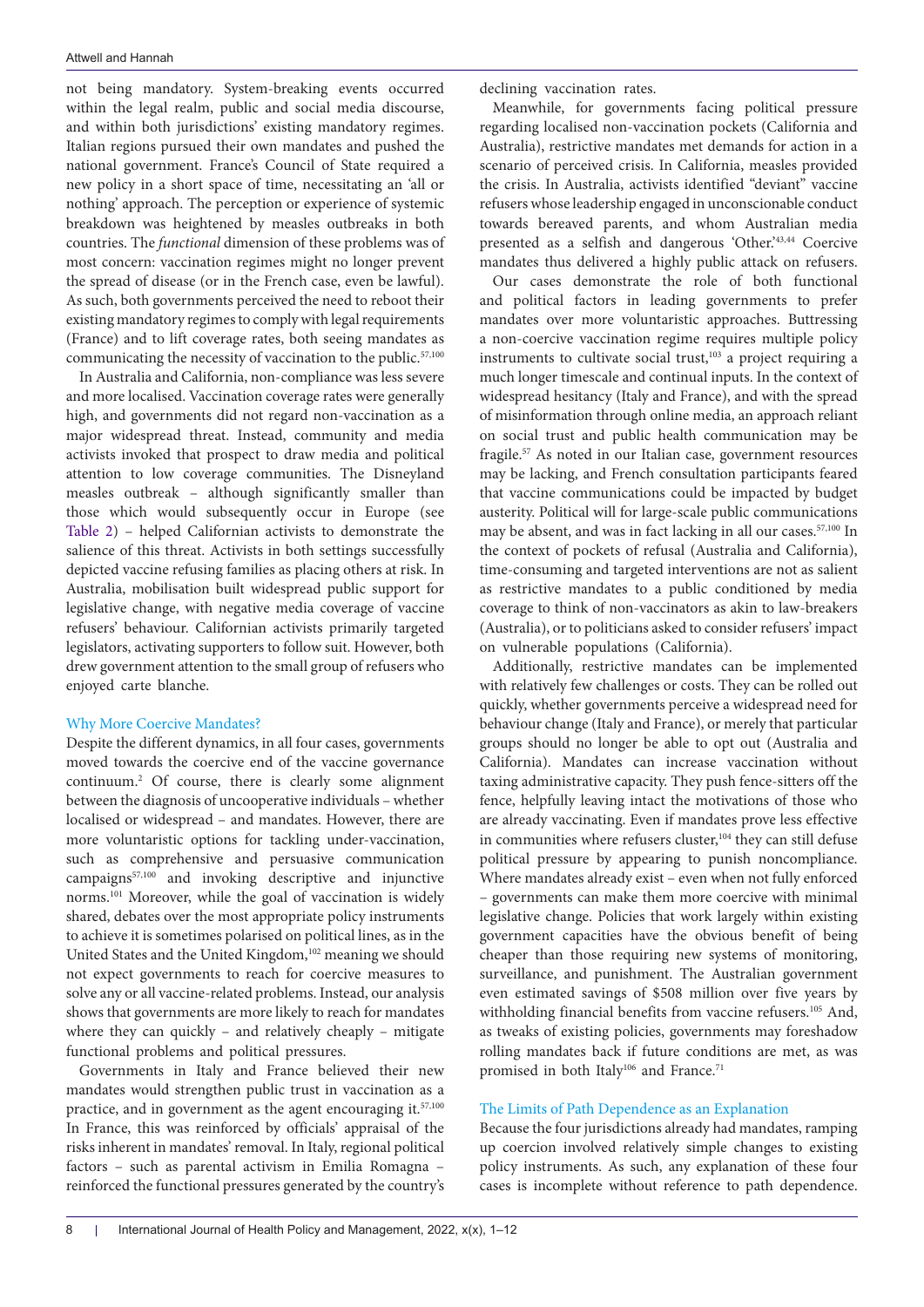However, our analysis also demonstrates the limits of path dependence for describing the mechanisms by which governments choose their policy responses. Path dependence implies structural forces stymieing attempts to break from the existing direction,<sup>107</sup> yet path dependence is an insufficient explanation for the adoption of more coercive mandates as it offers only limited room for actor agency and for explaining change.108 Accordingly, our analysis of functional and political dimensions of policy change has traced the emergence of dissatisfaction with the status quo, highlighting the mechanisms by which existing policy instruments may break down, or be perceived as broken. Bureaucrats, journalists, parents, and politicians embraced more coercive mandates as a solution to hesitancy, confusion, and controversy, or as a punishment for more localised vaccine refusal.

#### **Conclusion**

In four recent cases of high-income jurisdictions making childhood vaccination policies more coercive, vaccine hesitancy alone could not explain why the policies arose in these jurisdictions and not others, while path dependency alone could not explain why some jurisdictions with mandates made them more coercive. Accordingly, our explanation for new policies in Australia, Italy, France, and California highlights the interaction of functional and political dimensions of policy problems. Mandates can help resolve systemic problems on the one hand, and more local, minor, or technical problems that generate political attention on the other, all without imposing onerous costs or policy complexity on governments.

Although policy learning or diffusion was not a driver of governments' adoption of mandatory vaccination policies, new policies are already inspiring other jurisdictions. Recent policy changes in New York,<sup>109</sup> Maine,<sup>110</sup> and Washington<sup>111</sup> demonstrate the appeal of the California model as well as activists' willingness to collaborate across state borders to generate political pressure. Hence, it will remain important to understand the fundamental policy and political conditions that lead governments to view the status quo as untenable.

Additionally, learning and diffusion are not self-generating processes. Governments need impetus to seek out and apply experiences of other jurisdictions, whether from threats to the ongoing function of the vaccination system or pressure emerging from mobilised activists. As such, studies of emerging vaccine mandates will need to integrate understandings of functional and political pressures to understand which lessons are drawn, which knowledge brokers are successful, and why. Given that this present paper only engages with jurisdictions where mandates have been reinforced, it would also be useful to analyse how functional and political pressures have played out in jurisdictions where vaccination policy has *not* become more coercive. Scholars examining these issues in low and middle income countries would additionally need to consider the significant impact of poor state capacity, and whether vaccine distribution and uptake is a key priority of government.

The rollout of COVID-19 vaccines makes our findings even more acute. COVID-19 is a functional crisis *par excellence*:

it threatens whole societal domains that would be otherwise taken for granted. As a result, the political environment surrounding the vaccines has become highly polarised. These pressures, combined with the relative ease of introducing coercive mandates, have already led many governments to employ vaccine mandates (also including vaccine passports), seemingly directly importing such strategies from other jurisdictions whilst also drawing on their own pre-existing governance strategies for childhood and health worker vaccinations.<sup>112</sup> Accordingly, there is an opportunity for analysis of functional and political pressures in vaccine governance on a much larger scale. Local conditions, such as magnitude of cases, decisions relating to access and availability, degree of hesitancy, and broader political polarisation, have varied greatly even as jurisdictions face a broadly similar need for widespread vaccination. Exploring how variation in mandate design and degree of coercion differs between countries and connects to their policy histories as well as functional and political pressures would be fruitful. For example, one could make sense of the Biden Administration's introduction of a widespread mandate for federal workers, contractors and employees at medical facilities receiving federal funding<sup>113</sup> based on extremely high case loads and deaths, a flagging rollout, high political polarisation on vaccination, and active obstruction from some states. This could be compared to some Australian states' heavy use of vaccine mandates, <sup>114</sup> despite the success of the rollout, since near-successful local elimination created high expectations to keep suffering and death at a minimum. Clearly, the intense pressures governments now face will be important in understanding the choice of tools by which they seek to attain – and maintain – high vaccine uptake.

### **Acknowledgements**

The authors thank the many co-researchers, advisors, and research assistants who contributed to the assembling of the case studies. These include Virginia Casigliani, Teresa Garavuzzi, PierLuigi Lopalco, Jeremy Ward, Rebecca Kirkman, Shevaun Drislane, Mark Navin, Julie Leask, Kristine McCartney, and Saad Omer.

#### **Ethical issues**

Ethics approval for this research was granted by the University of Western Australia Human Research Ethics Committee. Australian interviews were approved by University of Western Australia (UWA) ethics approval RA/4/20/5003 and RA/4/20/5833. Californian interviews were approved by UWA RA/4/20/5326. Italian interviews were authorised by UWA ethics approval RA/4/20/4138. French interviews were authorised by UWA ethics approval RA/4/20/5602.

#### **Competing interests**

KA receives funding from the Government of Western Australia to conduct research into vaccination attitudes and implementation. The payment goes to the University. KA is an expert advisor to the Australian Technical Advisory Group on Immunisation for COVID-19. This position is unpaid. The committee provides advice to the Australian Government. KA was paid speaker's fees and travel expenses by Merck/MSD in late 2018 to provide a keynote at an investigator meeting in Poland.

#### **Authors' contributions**

Conception and design of the manuscript, acquisition of data, and qualitative analysis was completed by KA. Interpretation of data and drafting of the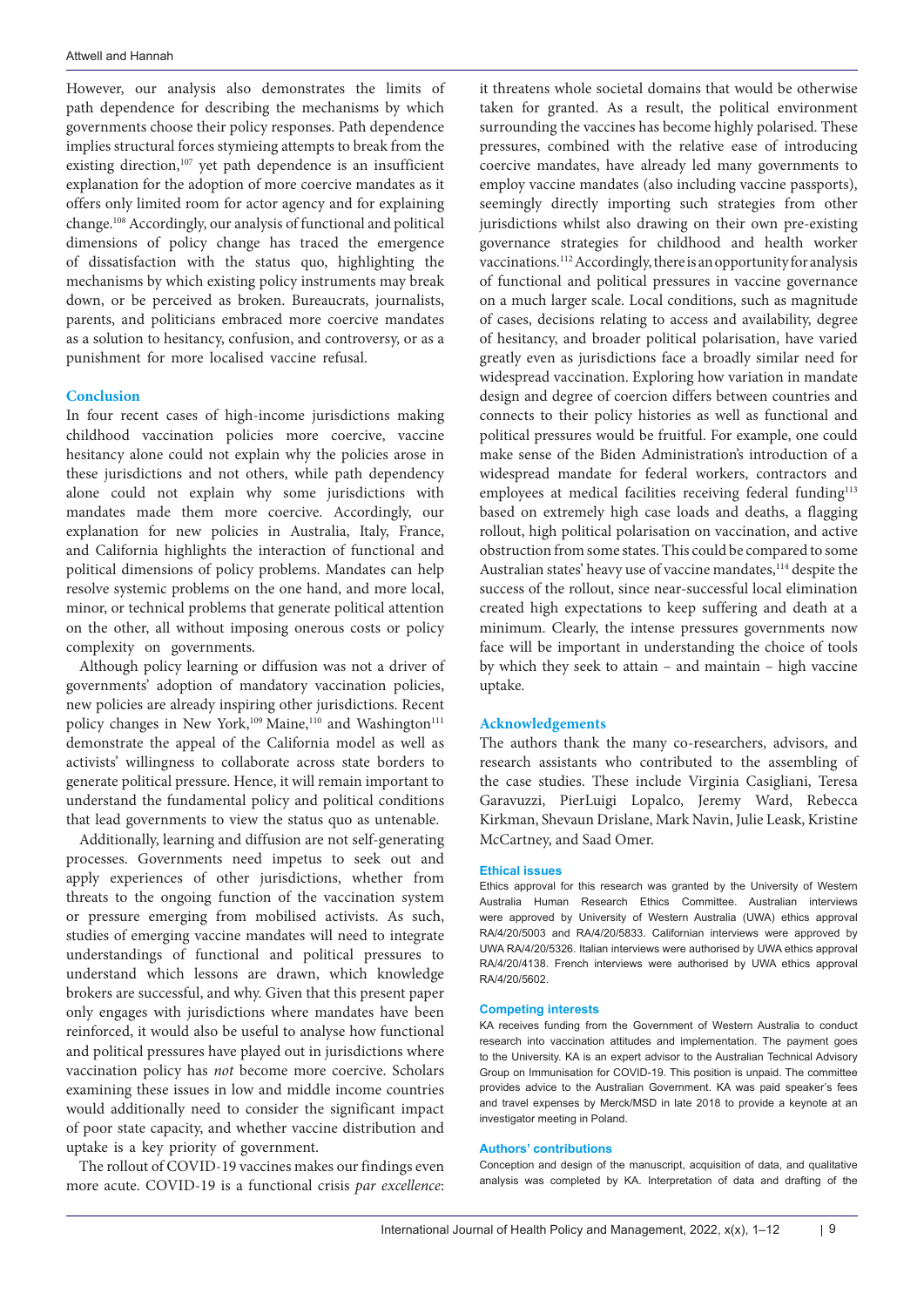manuscript was completed by KA and AH.

#### **Funding**

KA is supported by the Australian Government via the Australian Research Council [Grant Number DE1900015].

#### **Supplementary files**

<span id="page-9-0"></span>[Supplementary file 1](https://www.ijhpm.com/jufile?ar_sfile=59234). Table of Interviewees, Jurisdiction and Organisation.

#### **References**

- 1. Attwell K, Navin MC, Lopalco PL, Jestin C, Reiter S, Omer SB. Recent vaccine mandates in the United States, Europe and Australia: a comparative study. *Vaccine*. 2018;36(48):7377-7384. doi:[10.1016/j.](https://doi.org/10.1016/j.vaccine.2018.10.019) [vaccine.2018.10.019](https://doi.org/10.1016/j.vaccine.2018.10.019)
- 2. Attwell K, M CN, Childhood vaccination mandates: scope, sanctions, severity, selectivity, and salience. *Milbank Q*. 2019;97(4):978-1014. doi:[10.1111/1468-0009.12417](https://doi.org/10.1111/1468-0009.12417)
- 3. MacDonald NE, Harmon S, Dube E, et al. Mandatory infant & childhood immunization: rationales, issues and knowledge gaps. *Vaccine*. 2018; 36(39):5811-5818. doi:[10.1016/j.vaccine.2018.08.042](https://doi.org/10.1016/j.vaccine.2018.08.042)
- 4. Eibner C, Nowak SA. *The Effect of Eliminating the Individual Mandate Penalty and the Role of Behavioral Factors*. Commonwealth Fund; 2018.
- 5. Peters BG. What is so wicked about wicked problems? A conceptual analysis and a research program. *Policy Soc*. 2017;36(3):385-396. doi:[10.](https://doi.org/10.1080/14494035.2017.1361633) [1080/14494035.2017.1361633](https://doi.org/10.1080/14494035.2017.1361633)
- 6. Head BW. Forty years of wicked problems literature: forging closer links to policy studies. *Policy Soc*. 2019;38(2):180-197. doi:[10.1080/14494035](https://doi.org/10.1080/14494035.2018.1488797) [.2018.1488797](https://doi.org/10.1080/14494035.2018.1488797)
- 7. Bedford H, Attwell K, Danchin M, Marshall H, Corben P, Leask J. Vaccine hesitancy, refusal and access barriers: the need for clarity in terminology. *Vaccine*. 2018;36(44):6556-6558. doi:[10.1016/j.vaccine.2017.08.004](https://doi.org/10.1016/j.vaccine.2017.08.004)
- 8. Lehner L, Gribi J, Hoffmann K, Paul KT, Kutalek R. Beyond the "information deficit model" - understanding vaccine-hesitant attitudes of midwives in Austria: a qualitative study. *BMC Public Health*. 2021;21(1):1671. doi[:10.1186/s12889-021-11710-y](https://doi.org/10.1186/s12889-021-11710-y)
- 9. McCoy CA. Adapting coercion: how three industrialized nations manufacture vaccination compliance. *J Health Polit Policy Law*. 2019;44(6):823-854. doi:[10.1215/03616878-7785775](https://doi.org/10.1215/03616878-7785775)
- 10. Nowak GJ, Gellin BG, MacDonald NE, Butler R. Addressing vaccine hesitancy: the potential value of commercial and social marketing principles and practices. *Vaccine*. 2015;33(34):4204-4211. doi:[10.1016/j.](https://doi.org/10.1016/j.vaccine.2015.04.039) [vaccine.2015.04.039](https://doi.org/10.1016/j.vaccine.2015.04.039)
- 11. Omer SB, Allen K, Chang DH, et al. Exemptions from mandatory immunization after legally mandated parental counseling. *Pediatrics*. 2018; 141(1):e20172364. doi:[10.1542/peds.2017-2364](https://doi.org/10.1542/peds.2017-2364)
- 12. Jones M, Buttenheim AM, Salmon D, Omer SB. Mandatory health care provider counseling for parents led to a decline in vaccine exemptions in California. *Health Aff (Millwood)*. 2018;37(9):1494-1502. doi[:10.1377/](https://doi.org/10.1377/hlthaff.2018.0437) [hlthaff.2018.0437](https://doi.org/10.1377/hlthaff.2018.0437)
- 13. Elliman D, Bedford H. Should the UK introduce compulsory vaccination? *Lancet*. 2013;381(9876):1434-1436. doi[:10.1016/s0140-6736\(13\)60907-1](https://doi.org/10.1016/s0140-6736(13)60907-1)
- 14. Holzinger K, Knill C. Causes and conditions of cross-national policy convergence. *J Eur Public Policy*. 2005;12(5):775-796. doi:[10.1080/13501760500161357](https://doi.org/10.1080/13501760500161357)
- 15. Stone D. Transfer agents and global networks in the 'transnationalization' of policy. *J Eur Public Policy*. 2004;11(3):545-566. doi:[10.1080/13501760](https://doi.org/10.1080/13501760410001694291) [410001694291](https://doi.org/10.1080/13501760410001694291)
- 16. Gilardi F, Füglister K, Luyet S. Learning from others: the diffusion of hospital financing reforms in OECD countries. *Comp Polit Stud*. 2009;42(4):549- 573. doi:[10.1177/0010414008327428](https://doi.org/10.1177/0010414008327428)
- 17. Walkinshaw E. Mandatory vaccinations: the international landscape. *CMAJ*. 2011;183(16):E1167-1168. doi:[10.1503/cmaj.109-3993](https://doi.org/10.1503/cmaj.109-3993)
- 18. Griffiths U, Mekki N. *Perspectives on Mandatory Childhood Vaccination*. UNICEF; 2020.
- 19. Vaccination Acceptance Research Network (VARN). Vaccination Acceptance Research Network, Call for Action 2020. <https://vaccineacceptance.org/>. Accessed November 10, 2020.
- 20. Attwell K, Dube E, Gagneur A, Omer SB, Suggs LS, Thomson A. Vaccine acceptance: science, policy, and practice in a 'post-fact' world. *Vaccine*. 2019;37(5):677-682. doi[:10.1016/j.vaccine.2018.12.014](https://doi.org/10.1016/j.vaccine.2018.12.014)
- 21. Gravagna K, Becker A, Valeris-Chacin R, et al. Global assessment of national mandatory vaccination policies and consequences of

non-compliance. *Vaccine*. 2020;38(49):7865-7873. doi[:10.1016/j.](https://doi.org/10.1016/j.vaccine.2020.09.063) [vaccine.2020.09.063](https://doi.org/10.1016/j.vaccine.2020.09.063)

- Mohanty S, Buttenheim AM, Joyce CM, Howa AC, Salmon D, Omer SB. California's Senate Bill 277: local health jurisdictions' experiences with the elimination of nonmedical vaccine exemptions. *Am J Public Health*. 2019;109(1):96-101. doi:[10.2105/ajph.2018.304768](https://doi.org/10.2105/ajph.2018.304768)
- 23. 2019 Ward JK, Colgrove J, Verger P. Why France is making eight new vaccines mandatory. *Vaccine*. 2018;36(14):1801-1803.
- 24. Vanderslott S. Exploring the meaning of pro-vaccine activism across two countries. *Soc Sci Med*. 2019;222:59-66. doi[:10.1016/j.](https://doi.org/10.1016/j.socscimed.2018.12.033) [socscimed.2018.12.033](https://doi.org/10.1016/j.socscimed.2018.12.033)
- 25. World Health Organization (WHO). *Ten Threats to Global Health in 2019*. Geneva: WHO; 2019.
- 26. Omer SB, Peterson D, Curran EA, Hinman A, Orenstein WA. Legislative challenges to school immunization mandates, 2009-2012. *JAMA*. 2014; 311(6):620-621. doi[:10.1001/jama.2013.282869](https://doi.org/10.1001/jama.2013.282869)
- 27. Vis B, Van Kersbergen K. Towards an open functional approach to welfare state change: pressures, ideas, and blame avoidance. *Public Adm*. 2013;91(4):840-854. doi[:10.1111/j.1467-9299.2012.02071.x](https://doi.org/10.1111/j.1467-9299.2012.02071.x)
- 28. Hannah A. Rethinking the 'open functional' approach: ideas, problem pressure and reform in the contemporary welfare state. *Public Adm*. 2018; 96(3):528-543. doi[:10.1111/padm.12414](https://doi.org/10.1111/padm.12414)
- 29. Green-Pedersen C, Wilkerson J. How agenda-setting attributes shape politics: basic dilemmas, problem attention and health politics developments in Denmark and the US. *J Eur Public Policy*. 2006;13(7):1039-1052. doi:[10.1080/13501760600924092](https://doi.org/10.1080/13501760600924092)
- 30. Kingdon JW. *Agendas, Alternatives, and Public Policies*. London: Scott Foresman & Company; 1984.
- 31. Weaver RK. The politics of blame avoidance. *J Public Policy*. 1986;6(4):371- 398. doi[:10.1017/s0143814x00004219](https://doi.org/10.1017/s0143814x00004219)
- 32. Baumgartner FR, Jones BD. *Agendas and Instability in American Politics*. Chicago: University of Chicago Press; 1993.
- 33. Shanahan EA, McBeth MK, Hathaway PL, Arnell RJ. Conduit or contributor? The role of media in policy change theory. *Policy Sci*. 2008;41(2):115. doi[:10.1007/s11077-008-9058-y](https://doi.org/10.1007/s11077-008-9058-y)
- 34. Trump Administration Reverses Health Protections for Transgender People. *The Guardian*. June 12, 2020. [https://www.theguardian.com/us](https://www.theguardian.com/us-news/2020/jun/12/trump-transgender-lgbt-healthcare-protections)[news/2020/jun/12/trump-transgender-lgbt-healthcare-protections.](https://www.theguardian.com/us-news/2020/jun/12/trump-transgender-lgbt-healthcare-protections)
- 35. Howlett M, Cashore B. The Dependent variable problem in the study of policy change: understanding policy change as a methodological problem. *J Comp Policy Anal Res Pract*. 2009;11(1):33-46. doi:[10.1080/13876980802648144](https://doi.org/10.1080/13876980802648144)
- 36. Bali AS, Hannah A. Policy styles in healthcare: understanding variations in health systems. In: Howlett M, Tosun J, eds. *The Routledge Handbook of Policy Styles*. Abingdon: Routledge; 2021
- 37. Levin K, Cashore B, Bernstein S, Auld G. Overcoming the tragedy of super wicked problems: constraining our future selves to ameliorate global climate change. *Policy Sci*. 2012;45(2):123-152. doi:[10.1007/s11077-012-](https://doi.org/10.1007/s11077-012-9151-0) [9151-0](https://doi.org/10.1007/s11077-012-9151-0)
- 38. Baekkeskov E, Rubin O, Munkholm L, Zaman W. *Antimicrobial Resistance as a Global Health Crisis*. Oxford: Oxford University Press; 2020.
- 39. Barnett R, Barnett P. "If you want to sit on your butts you'll get nothing!" Community activism in response to threats of rural hospital closure in southern New Zealand. *Health Place*. 2003;9(2):59-71. doi:[10.1016/](https://doi.org/10.1016/s1353-8292(02)00019-9) [s1353-8292\(02\)00019-9](https://doi.org/10.1016/s1353-8292(02)00019-9)
- 40. Jacobs AM, Weaver RK. When policies undo themselves: self-undermining feedback as a source of policy change. *Governance*. 2015;28(4):441-457. doi[:10.1111/gove.12101](https://doi.org/10.1111/gove.12101)
- 41. Mello MM, Studdert DM, Parmet WE. Shifting vaccination politics--the end of personal-belief exemptions in California. *N Engl J Med*. 2015;373(9):785- 787. doi[:10.1056/NEJMp1508701](https://doi.org/10.1056/NEJMp1508701)
- 42. Capurro G, Greenberg J, Dubé E, Driedger M. Measles, moral regulation and the social construction of risk: media narratives of "anti-vaxxers" and the 2015 Disneyland outbreak. *Can J Sociol*. 2018;43(1):25-47.
- 43. Stephenson N, Chaukra S, Katz I, Heywood A. Newspaper coverage of childhood immunisation in Australia: a lens into conflicts within public health. *Crit Public Health*. 2018;28(4):472-483. doi:[10.1080/09581596.20](https://doi.org/10.1080/09581596.2018.1446510) [18.1446510](https://doi.org/10.1080/09581596.2018.1446510)
- 44. Court J, Carter SM, Attwell K, Leask J, Wiley K. Labels matter: use and non-use of 'anti-vax' framing in Australian media discourse 2008-2018. *Soc Sci Med*. 2021;291:114502. doi:[10.1016/j.socscimed.2021.114502](https://doi.org/10.1016/j.socscimed.2021.114502)
- 45. Przeworski A, Teune A. *The Logic of Comparative Social Inquiry*. New York: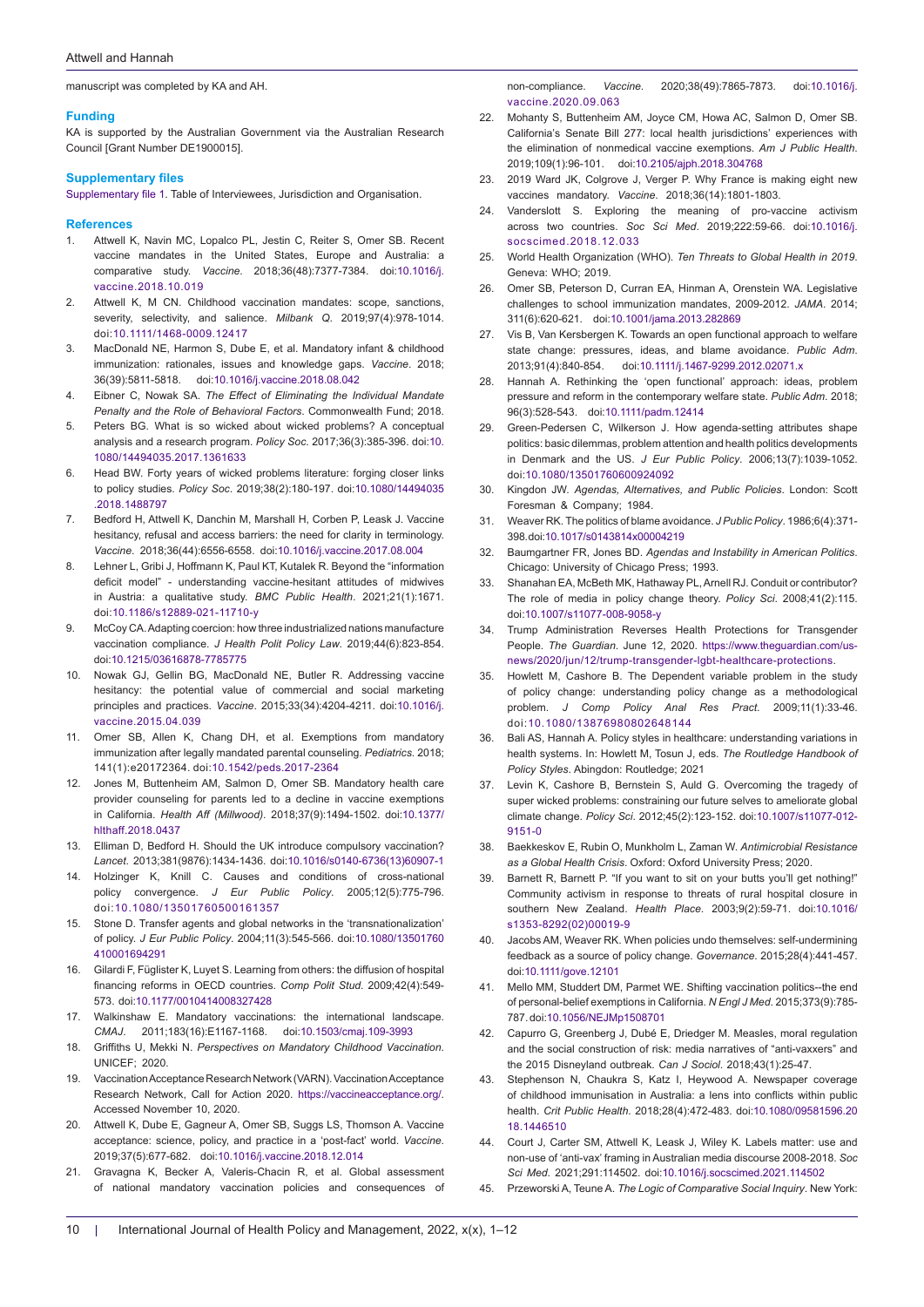Wiley-Interscience; 1970.

- 46. Rota JS, Salmon DA, Rodewald LE, Chen RT, Hibbs BF, Gangarosa EJ. Processes for obtaining nonmedical exemptions to state immunization laws. *Am J Public Health*. 2001;91(4):645-648. doi:[10.2105/ajph.91.4.645](https://doi.org/10.2105/ajph.91.4.645)
- 47. Falleti TG. Process tracing of extensive and intensive processes. *New Political Econ*. 2016;21(5):455-462. doi[:10.1080/13563467.2015.1135550](https://doi.org/10.1080/13563467.2015.1135550)
- 48. Signorelli C, Odone A, Cella P, Iannazzo S. Childhood vaccine coverage in Italy after the new law on mandatory immunization. *Ann Ig*. 2018;30(4 suppl 1):1-10. doi[:10.7416/ai.2018.2227](https://doi.org/10.7416/ai.2018.2227)
- 49. Lévy-Bruhl D, Desenclos JC, Quelet S, Bourdillon F. Extension of French vaccination mandates: from the recommendation of the Steering Committee of the Citizen Consultation on Vaccination to the law. *Euro Surveill*. 2018;23(17):18-00048. doi:[10.2807/1560-7917.es.2018.23.17.18-00048](https://doi.org/10.2807/1560-7917.es.2018.23.17.18-00048)
- 50. Mohanty S, Buttenheim AM, Joyce CM, Howa AC, Salmon D, Omer SB. Experiences with medical exemptions after a change in vaccine exemption policy in California. *Pediatrics*. 2018;142(5):e20181051. doi[:10.1542/](https://doi.org/10.1542/peds.2018-1051) [peds.2018-1051](https://doi.org/10.1542/peds.2018-1051)
- 51. Signorelli C, Odone A, Cella P, Iannazzo S, D'Ancona F, Guerra R. Infant immunization coverage in Italy (2000-2016). *Ann Ist Super Sanita*. 2017; 53(3):231-237. doi:[10.4415/ann\\_17\\_03\\_09](https://doi.org/10.4415/ann_17_03_09)
- 52. Gualano MR, Bert F, Voglino G, et al. Attitudes towards compulsory vaccination in Italy: results from the NAVIDAD multicentre study. *Vaccine*. 2018;36(23):3368-3374. doi:[10.1016/j.vaccine.2018.04.029](https://doi.org/10.1016/j.vaccine.2018.04.029)
- 53. Attwell K, Seth R, Beard F, Hendry A, Lawrence D. Financial interventions to increase vaccine coverage. *Pediatrics*. 2020;146(6):e20200724. doi[:10.1542/peds.2020-0724](https://doi.org/10.1542/peds.2020-0724)
- 54. Burioni R, Odone A, Signorelli C. Lessons from Italy's policy shift on immunization. *Nature*. 2018;555(7694):30. doi[:10.1038/d41586-018-](https://doi.org/10.1038/d41586-018-02267-9) [02267-9](https://doi.org/10.1038/d41586-018-02267-9)
- 55. Orsi A, Butera F, Piazza MF, et al. Analysis of a 3-months measles outbreak in western Liguria, Italy: are hospital safe and healthcare workers reliable? *J Infect Public Health*. 2020;13(4):619-624. doi:[10.1016/j.jiph.2019.08.016](https://doi.org/10.1016/j.jiph.2019.08.016)
- 56. Bernadou A, Astrugue C, Méchain M, et al. Measles outbreak linked to insufficient vaccination coverage in Nouvelle-Aquitaine region, France, October 2017 to July 2018. *Euro Surveill*. 2018;23(30):1800373. doi:[10.2807/1560-7917.es.2018.23.30.1800373](https://doi.org/10.2807/1560-7917.es.2018.23.30.1800373)
- 57. Attwell K, Harper T, Rizzi M, et al. Inaction, under-reaction action and incapacity: communication breakdown in Italy's vaccination governance. *Policy Sci*. 2021;54:457-475. doi[:10.1007/s11077-021-09427-1](https://doi.org/10.1007/s11077-021-09427-1)
- 58. Bonanni P, Bergamini M. Factors influencing vaccine uptake in Italy. *Vaccine*. 2001;20 Suppl 1:S8-12. doi:[10.1016/s0264-410x\(01\)00284-5](https://doi.org/10.1016/s0264-410x(01)00284-5)
- 59. Moran NE, Gainotti S, Petrini C. From compulsory to voluntary immunisation: Italy's National Vaccination Plan (2005-7) and the ethical and organisational challenges facing public health policy-makers across Europe. *J Med Ethics*. 2008;34(9):669-674. doi:[10.1136/jme.2007.022343](https://doi.org/10.1136/jme.2007.022343)
- 60. Bonanni P, Ferro A, Guerra R, et al. Vaccine coverage in Italy and assessment of the 2012-2014 National Immunization Prevention Plan. *Epidemiol Prev*. 2015;39(4 suppl 1):146-158.
- 61. Rizzo C, Rota MC. Vaccines and Autism: The Procedure in Trani is Closed. EpiCentro; 2016. [https://www.epicentro.iss.it/vaccini/Trani2016.](https://www.epicentro.iss.it/vaccini/Trani2016)
- 62. Rizzi M, Attwell K, Casigliani V, Taylor J, Quattrone F, Lopalco P. Legitimising a 'zombie idea': childhood vaccines and autism–the complex tale of two judgments on vaccine injury in Italy. *Int J Law Context*. 2021;17(4):548- 568. doi:[10.1017/s1744552321000586](https://doi.org/10.1017/s1744552321000586)
- 63. Signorelli C, Odone A, Conversano M, Bonanni P. Deaths after Fluad flu vaccine and the epidemic of panic in Italy. *BMJ*. 2015;350:h116. doi:[10.1136/bmj.h116](https://doi.org/10.1136/bmj.h116)
- 64. Gori D, Costantino C, Odone A, et al. The impact of mandatory vaccination law in Italy on MMR coverage rates in two of the largest Italian regions (Emilia-Romagna and Sicily): an effective strategy to contrast vaccine hesitancy. *Vaccines (Basel)*. 2020;8(1):57. doi:[10.3390/vaccines8010057](https://doi.org/10.3390/vaccines8010057)
- 65. D'Ancona F, D'Amario C, Maraglino F, Rezza G, Ricciardi W, Iannazzo S. Introduction of new and reinforcement of existing compulsory vaccinations in Italy: first evaluation of the impact on vaccination coverage in 2017. *Euro Surveill*. 2018;23(22):1800238. doi:[10.2807/1560-7917.](https://doi.org/10.2807/1560-7917.es.2018.23.22.1800238) [es.2018.23.22.1800238](https://doi.org/10.2807/1560-7917.es.2018.23.22.1800238)
- 66. Ministry of Health. *Vaccinations: State of the Art, False Myths and Perspectives*. The Key Role of Prevention. Rome: Notebooks of the Ministry of Health; 2017.
- 67. Signorelli C, Iannazzo S, Odone A. The imperative of vaccination put into practice. *Lancet Infect Dis*. 2018;18(1):26-27. doi[:10.1016/s1473-](https://doi.org/10.1016/s1473-3099(17)30696-5) [3099\(17\)30696-5](https://doi.org/10.1016/s1473-3099(17)30696-5)
- 68. Senecat A. Refusal of Vaccination: Will the penalties be Increased [translated]. *Le Monde*. October 31, 2017. [https://www.lemonde.fr/les](https://www.lemonde.fr/les-decodeurs/article/2017/10/31/refus-de-vaccination-les-sanctions-seront-elles-alourdies_5208215_4355770.html)[decodeurs/article/2017/10/31/refus-de-vaccination-les-sanctions-seront](https://www.lemonde.fr/les-decodeurs/article/2017/10/31/refus-de-vaccination-les-sanctions-seront-elles-alourdies_5208215_4355770.html)[elles-alourdies\\_5208215\\_4355770.html.](https://www.lemonde.fr/les-decodeurs/article/2017/10/31/refus-de-vaccination-les-sanctions-seront-elles-alourdies_5208215_4355770.html) Accessed August 13, 2020.
- 69. Ward JK. Rethinking the antivaccine movement concept: a case study of public criticism of the swine flu vaccine's safety in France. *Soc Sci Med*. 2016;159:48-57. doi:[10.1016/j.socscimed.2016.05.003](https://doi.org/10.1016/j.socscimed.2016.05.003)
- 70. Hurel S. *Rapport Sur La Politique Vaccinale*. Paris: National Assembly; 2016.
- 71. Ward JK, Cafiero F, Fretigny R, Colgrove J, Seror V. France's citizen consultation on vaccination and the challenges of participatory democracy in health. *Soc Sci Med*. 2019;220:73-80. doi[:10.1016/j.](https://doi.org/10.1016/j.socscimed.2018.10.032) [socscimed.2018.10.032](https://doi.org/10.1016/j.socscimed.2018.10.032)
- 72. Larson HJ, de Figueiredo A, Xiahong Z, et al. the state of vaccine confidence 2016: global insights through a 67-country survey. *EBioMedicine*. 2016; 12:295-301. doi:[10.1016/j.ebiom.2016.08.042](https://doi.org/10.1016/j.ebiom.2016.08.042)
- 73. Lawrence GL, MacIntyre CR, Hull BP, McIntyre PB. Effectiveness of the linkage of child care and maternity payments to childhood immunisation. *Vaccine*. 2004;22(17-18):2345-2350. doi:[10.1016/j.vaccine.2003.10.038](https://doi.org/10.1016/j.vaccine.2003.10.038)
- 74. Leask J, Danchin M. Imposing penalties for vaccine rejection requires strong scrutiny. *J Paediatr Child Health*. 2017;53(5):439-444. doi[:10.1111/](https://doi.org/10.1111/jpc.13472) [jpc.13472](https://doi.org/10.1111/jpc.13472)
- 75. National Health Performance Authority. *Healthy Communities: Immunisation Rates for Children in 2011-2012*. Sydney: National Health Performance Authority; 2013.
- 76. Hansen J. *Mullumbimby Mum Fights to Boost Immunisation Rates in Byron Shire*. The Sunday Telegraph; 2013.
- 77. Sturgess K. *Retreating to the Church of Anti-Vaccination*. Skeptical Inquirer; 2013.
- 78. Hansen J. *Grieving Mother Toni McCaffery Was Vilified by Anti-Vaccination Bullies*. The Sunday Telegraph; 2013.
- 79. Hansen J. *Grieving Parents Speak Out Against Anti-Vaccination Extremists*. The Sunday Telegraph; 2013.
- 80. Wood A, Hansen J, van den Broek L. *Big Win for No Jab, No Play as NSW State Cabinet Approves Tough New Vaccination Laws*. The Daily Telegraph; 2013.
- 81. Government of Australia. *Childcare and Early Childhood Learning, Productivity Commission Inquiry Report*. Canberra: Commonwealth of Australia; 2014.
- 82. Maiden S. Vaccinate your children or forget Government rebate for daycare. The Sunday Telegraph. [https://www.dailytelegraph.com.au/news/](https://www.dailytelegraph.com.au/news/nsw/vaccinate-your-children-or-forget-government-rebate-for-daycare/news-story/f632383347b531efa8012a6adbb55bc8) [nsw/vaccinate-your-children-or-forget-government-rebate-for-daycare/](https://www.dailytelegraph.com.au/news/nsw/vaccinate-your-children-or-forget-government-rebate-for-daycare/news-story/f632383347b531efa8012a6adbb55bc8) [news-story/f632383347b531efa8012a6adbb55bc8.](https://www.dailytelegraph.com.au/news/nsw/vaccinate-your-children-or-forget-government-rebate-for-daycare/news-story/f632383347b531efa8012a6adbb55bc8) Accessed June 22, 2020. Published 2015.
- 83. Harvey C. *Anti-Vaxers, You Are Baby Killers*. The Daily Telegraph; 2015.
- 84. Chambers G. Risky hippie hotbeds of anti-jab agitation: Steiner schools promote choice of parents to vaccinate children. *The Daily Telegraph*. 2015. [http://www.dailytelegraph.com.au/news/nsw/risky-hippie-hotbeds](http://www.dailytelegraph.com.au/news/nsw/risky-hippie-hotbeds-of-anti-jab-agitation-steiner-schools-promote-choice-of-parents-to-vaccinate-children/story-fni0cx12-1227302566721?sv=ff768202e71fa4b6deccde73999ab6b0)[of-anti-jab-agitation-steiner-schools-promote-choice-of-parents-to](http://www.dailytelegraph.com.au/news/nsw/risky-hippie-hotbeds-of-anti-jab-agitation-steiner-schools-promote-choice-of-parents-to-vaccinate-children/story-fni0cx12-1227302566721?sv=ff768202e71fa4b6deccde73999ab6b0)[vaccinate-children/story-fni0cx12-1227302566721?sv=ff768202e71fa4b6](http://www.dailytelegraph.com.au/news/nsw/risky-hippie-hotbeds-of-anti-jab-agitation-steiner-schools-promote-choice-of-parents-to-vaccinate-children/story-fni0cx12-1227302566721?sv=ff768202e71fa4b6deccde73999ab6b0) [deccde73999ab6b0.](http://www.dailytelegraph.com.au/news/nsw/risky-hippie-hotbeds-of-anti-jab-agitation-steiner-schools-promote-choice-of-parents-to-vaccinate-children/story-fni0cx12-1227302566721?sv=ff768202e71fa4b6deccde73999ab6b0) Accessed October 27, 2015.
- 85. Maiden S. Galaxy Poll: 86 per cent of Australians want childhood vaccination to be compulsory. *The Daily Telegraph*. 2015. [https://](https://www.dailytelegraph.com.au/news/nsw/galaxy-poll-86-per-cent-of-australians-want-childhood-vaccination-to-be-compulsory/news-story/f2e28cb872079e11969f2599b491bebd) [www.dailytelegraph.com.au/news/nsw/galaxy-poll-86-per-cent-of](https://www.dailytelegraph.com.au/news/nsw/galaxy-poll-86-per-cent-of-australians-want-childhood-vaccination-to-be-compulsory/news-story/f2e28cb872079e11969f2599b491bebd)[australians-want-childhood-vaccination-to-be-compulsory/news-story/](https://www.dailytelegraph.com.au/news/nsw/galaxy-poll-86-per-cent-of-australians-want-childhood-vaccination-to-be-compulsory/news-story/f2e28cb872079e11969f2599b491bebd) [f2e28cb872079e11969f2599b491bebd](https://www.dailytelegraph.com.au/news/nsw/galaxy-poll-86-per-cent-of-australians-want-childhood-vaccination-to-be-compulsory/news-story/f2e28cb872079e11969f2599b491bebd). Accessed June 22, 2020.
- 86. Abbott T. Prime Minister Tony Abbott announces 'no jab, no play and no pay' policy for child vaccination. *The Daily Telegraph*. March 11, 2015. [https://](https://dailytelegraph.com.au/news/nsw/prime-minister-tony-abbott-announces-no-jab-no-play-and-no-pay-policy-for-child-vaccination/news-story/23f4b9501af484b06bcc50d3e3f7a492) [dailytelegraph.com.au/news/nsw/prime-minister-tony-abbott-announces](https://dailytelegraph.com.au/news/nsw/prime-minister-tony-abbott-announces-no-jab-no-play-and-no-pay-policy-for-child-vaccination/news-story/23f4b9501af484b06bcc50d3e3f7a492)[no-jab-no-play-and-no-pay-policy-for-child-vaccination/news-story/23f4b9](https://dailytelegraph.com.au/news/nsw/prime-minister-tony-abbott-announces-no-jab-no-play-and-no-pay-policy-for-child-vaccination/news-story/23f4b9501af484b06bcc50d3e3f7a492) [501af484b06bcc50d3e3f7a492.](https://dailytelegraph.com.au/news/nsw/prime-minister-tony-abbott-announces-no-jab-no-play-and-no-pay-policy-for-child-vaccination/news-story/23f4b9501af484b06bcc50d3e3f7a492)
- 87. Parliament of Australia. *Social Services Legislation Amendment (No Jab, No Pay) Bill*. Vol 158. Australia: Parliament of Australia; 2015:7.
- 88. Goldstein ND, Suder JS, Purtle J. Trends and characteristics of proposed and enacted state legislation on childhood vaccination exemption, 2011-2017. *Am J Public Health*. 2019;109(1):102-107. doi:[10.2105/](https://doi.org/10.2105/ajph.2018.304765) [ajph.2018.304765](https://doi.org/10.2105/ajph.2018.304765)
- 89. Worden L, Ackley SF, Zipprich J, et al. Measles transmission during a large outbreak in California. *Epidemics*. 2020;30:100375. doi[:10.1016/j.](https://doi.org/10.1016/j.epidem.2019.100375) [epidem.2019.100375](https://doi.org/10.1016/j.epidem.2019.100375)
- 90. California Medical Association. Senate Bill 277 clears Senate Judiciary Committee, 29 April 2015. [https://www.cmadocs.org/newsroom/news/](https://www.cmadocs.org/newsroom/news/view/ArticleId/32506/Senate-Bill-277-clears-Senate-Judiciary-Committee)